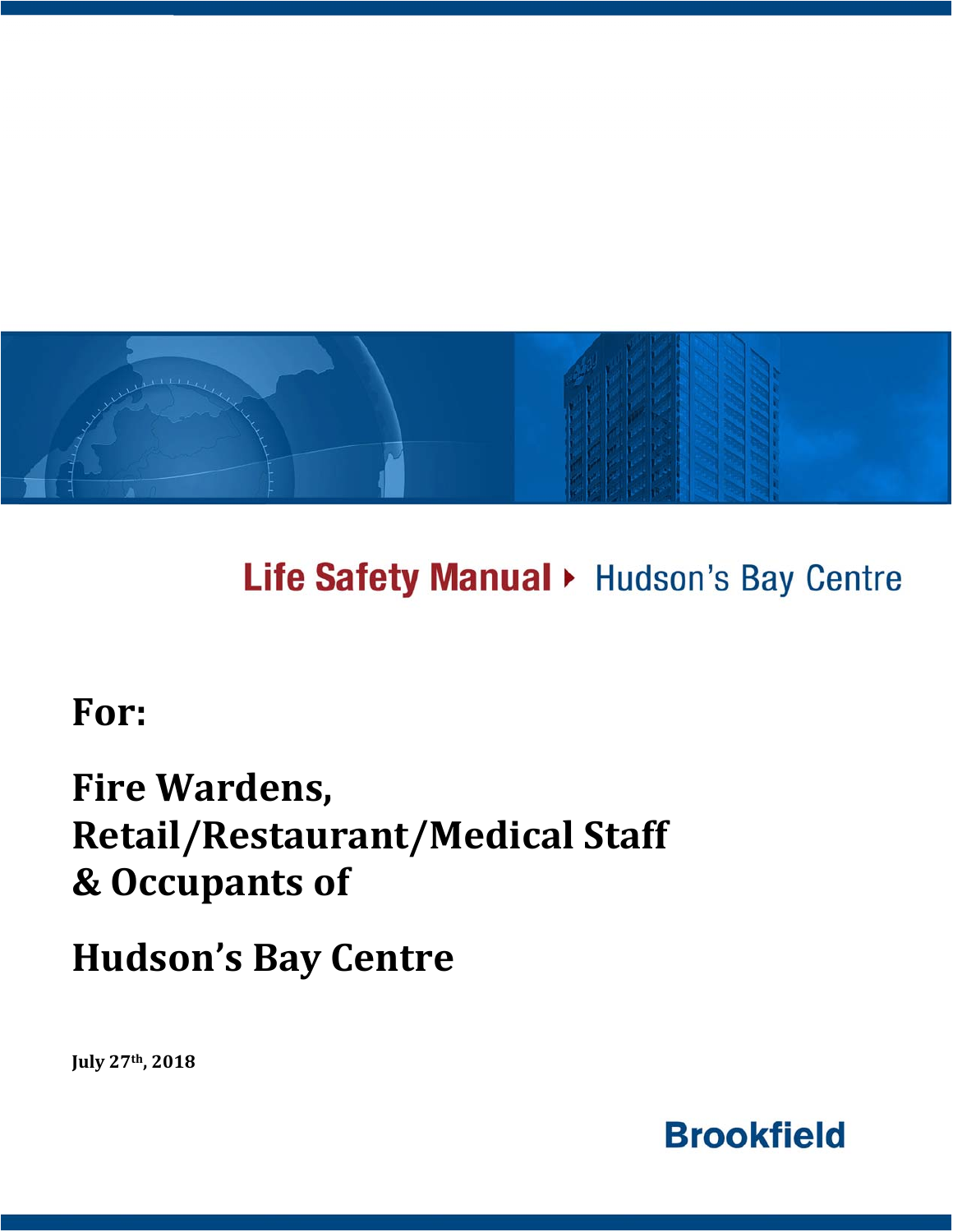# **TABLE OF CONTENTS**

| $\mathbf{1}$   |     |                                                     |  |  |  |  |  |  |
|----------------|-----|-----------------------------------------------------|--|--|--|--|--|--|
| $\overline{2}$ |     |                                                     |  |  |  |  |  |  |
| 3              |     |                                                     |  |  |  |  |  |  |
| 4              |     |                                                     |  |  |  |  |  |  |
|                | 4.1 |                                                     |  |  |  |  |  |  |
|                | 4.2 |                                                     |  |  |  |  |  |  |
| 5              |     |                                                     |  |  |  |  |  |  |
|                | 5.1 |                                                     |  |  |  |  |  |  |
|                | 5.2 | EMERGENCY PROCEDURES - RETAIL / RESTAURANT STAFF 10 |  |  |  |  |  |  |
| 6              |     |                                                     |  |  |  |  |  |  |
|                | 6.1 |                                                     |  |  |  |  |  |  |
|                | 6.2 |                                                     |  |  |  |  |  |  |
| $\overline{7}$ |     |                                                     |  |  |  |  |  |  |
| 8              |     |                                                     |  |  |  |  |  |  |
| 9              |     |                                                     |  |  |  |  |  |  |
| 10             |     |                                                     |  |  |  |  |  |  |
| 11             |     |                                                     |  |  |  |  |  |  |
| 12             |     |                                                     |  |  |  |  |  |  |
| 13             |     |                                                     |  |  |  |  |  |  |
| 14             |     |                                                     |  |  |  |  |  |  |
| 15             |     |                                                     |  |  |  |  |  |  |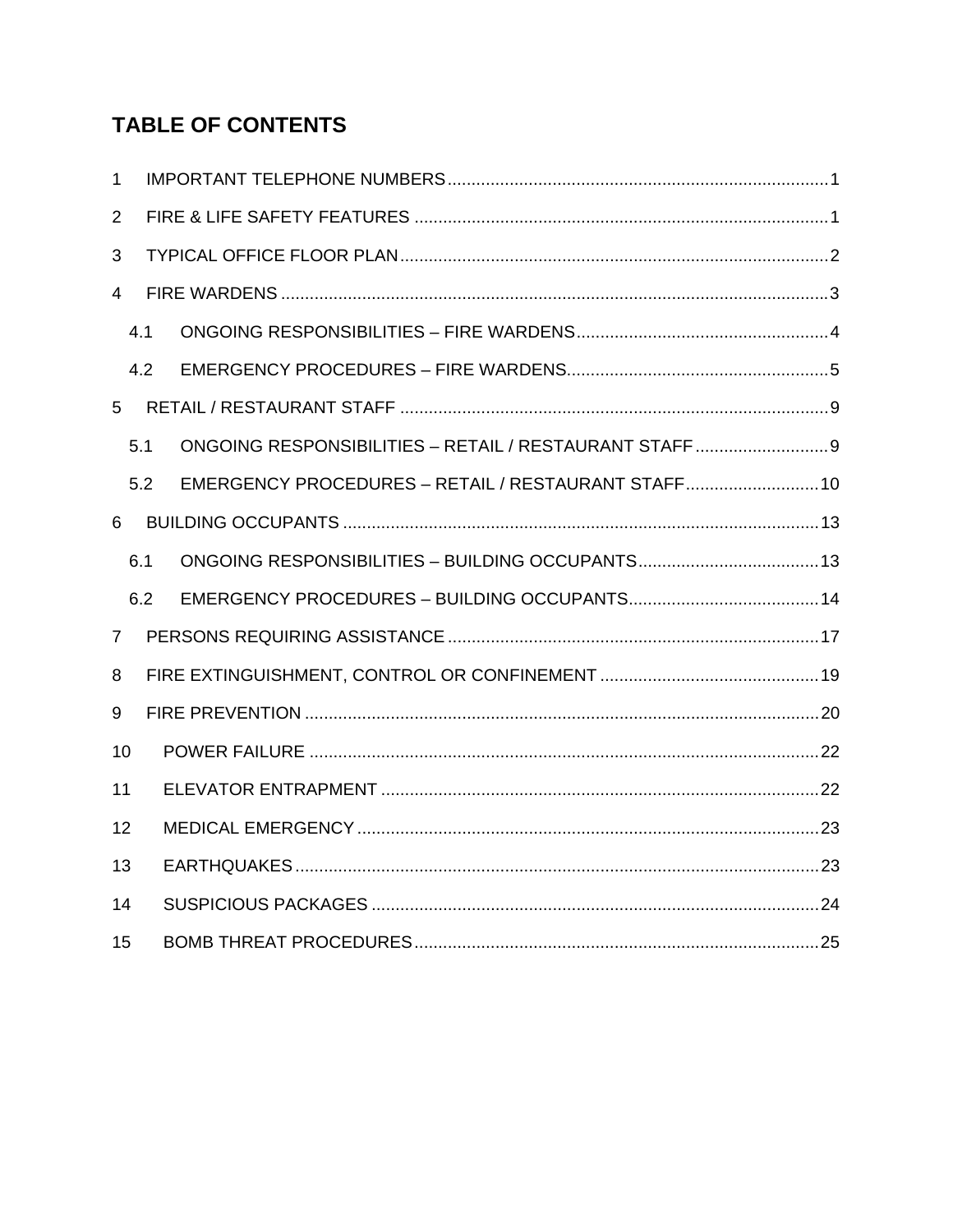## **1 IMPORTANT TELEPHONE NUMBERS**

| Fire / Emergency                        | 9-1-1 (Emergency) |
|-----------------------------------------|-------------------|
| <b>Security Desk</b>                    | (416) 928-9058    |
| <b>Brookfield Tenant Service Centre</b> | 310-7378 (SERV)   |
| Water - Electrical - Building Hazards   |                   |
| Property Management Office              | (416) 963-2424    |

# **2 FIRE & LIFE SAFETY FEATURES**

Hudson's Bay Centre (2 Bloor Street East) is of non-combustible construction and consists of an office tower, concourse level, parking levels and The Bay Retail Store.

The property is fully sprinklered and protected by a two-stage fire alarm system that includes "Alert" and "Evacuation" tones and messages. Voice communication (PA System) messages will instruct tenants during a fire alarm or other emergency. Speakers are located throughout the building. The floor in alarm known as the fire floor, the floor above and the floor below will receive evacuation tones and messages. An alert will sound at the security desk and security will do alert announcements to all other floors. Pull stations and other fire alarm devices are located throughout the building. The passenger elevators will be recalled to the ground floor during a fire alarm. The fire alarm system is monitored by an offsite fire alarm monitoring company as well as monitored 24/7 by on-site staff.

Fire hose cabinets are located throughout the building and contain a fire hose for firefighting, a fire department connection valve and a fire extinguisher. Other fire extinguishers are located as required.

Crossover floors which provide access to an alternative stairwell in the event that your stairwell becomes unusable are located every five floors or less and a distinguished by signs in the stairwells.

An emergency generator supplies emergency power to all life safety systems in the event of a power outage.

Security are certified in first aid and will attend all medical emergencies with a trauma bag and AED. The building has multiple automated external defibrillators (AED's) which are portable devices that check for heart rhythm and can send an electric shock to the heart to try to restore a normal rhythm.

The building is equipped with an emergency alert system which allows property management to send out mass notifications to phones, emails, texts, etc. Property management will use the emergency alert system during emergencies to notify key tenant contacts.

Security personnel are on site at all times and will assist with responding to any emergencies.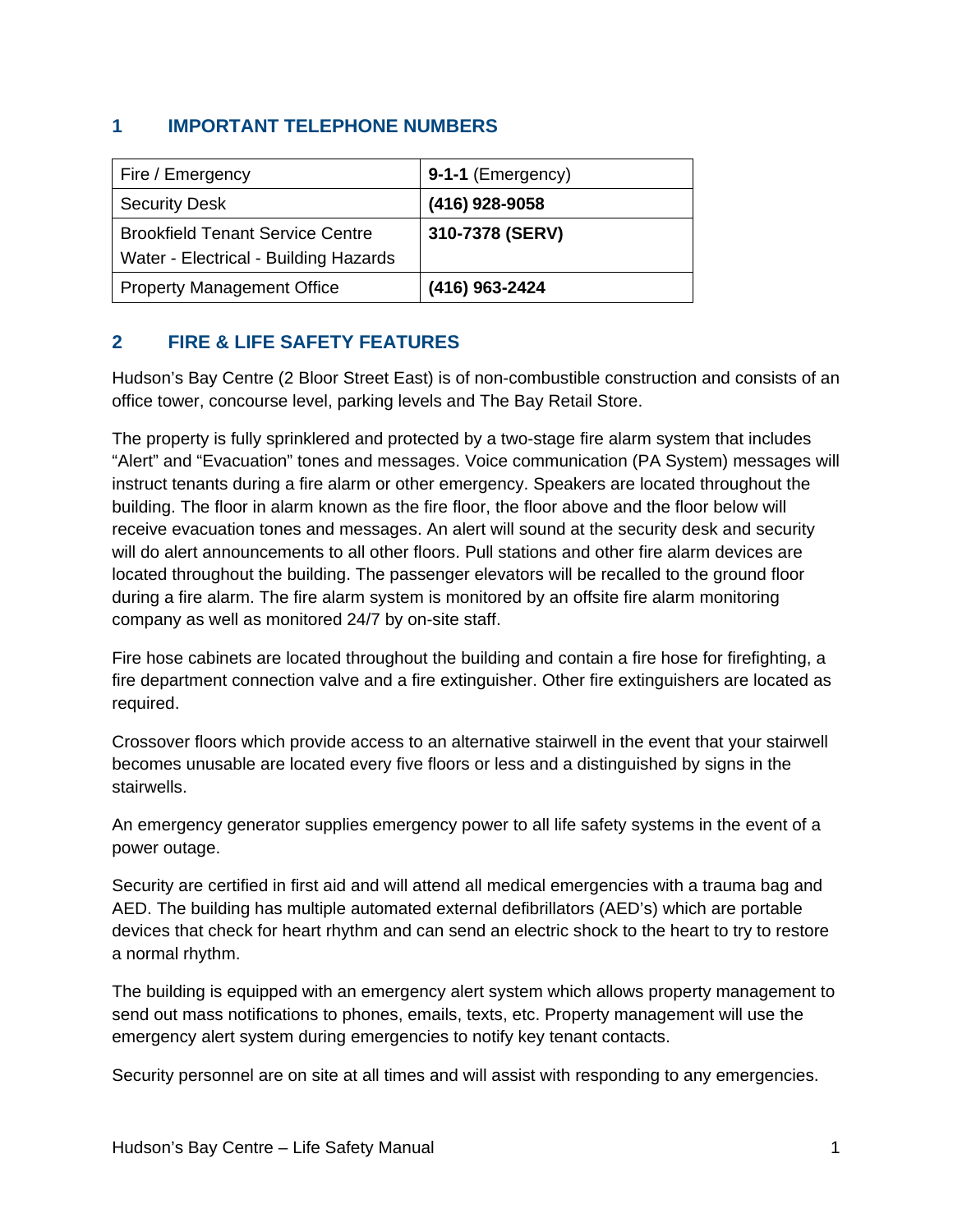# **3 TYPICAL OFFICE FLOOR PLAN**

The two main exit stairwells are located on the east and west sides of the core. The life safety equipment including fire alarm pull stations and red firefighters' telephones are located beside the exit stairwells. Fire hose cabinets including a fire extinguisher are typically located on the four corners of the core. It is important that you familiarize yourself with the layout of your floor and the location of life safety equipment before an emergency occurs.

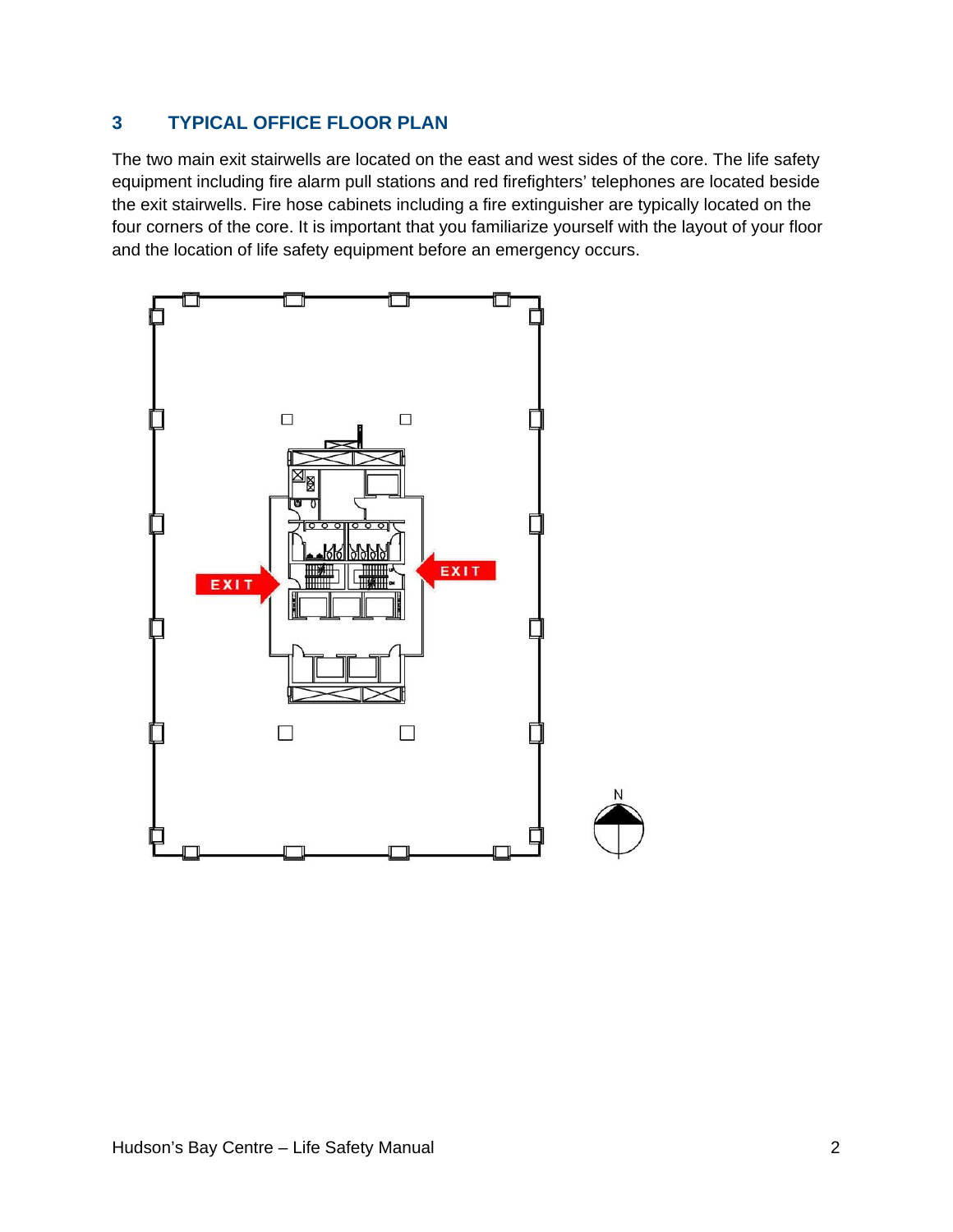### **4 FIRE WARDENS**

"Fire Warden" is a generic term to describe those building occupants who volunteer or are assigned to perform certain functions during fire emergency/incident situations.

There may or may not be Fire Warden Team Leaders and Exit Monitors, depending on: the number of personnel available, the size of the area served, and the layout of the building. At a minimum, each area or "zone" will have one (1) Searcher.

The number of Searchers in any one area will depend on the size of that area. If Searchers cannot complete their evacuation duties in a reasonable amount of time (approximately 60 seconds), it may be necessary to add more Searchers for that area.

Each tenant will determine the number of Fire Wardens required for their area and whether a Team Leader is required.

The following are brief descriptions of the function of each Fire Warden:

- **Team Leader** will coordinate the activities of Fire Wardens (within a particular area or department or an entire floor).
- **Searchers** will search all areas during an emergency (including washrooms, storage rooms, meeting rooms, etc.). The primary goal of the search is to ensure that all occupants are aware of how they should be reacting to the fire alarm signal. Searchers are not responsible to ensure that all occupants evacuate but should make note of those who do not evacuate, so the information can be reported to the building staff or Fire Department personnel on scene.
- **Exit Monitors** will ensure exit stairs and exits are safe for use by occupants and will facilitate and ensure efficient merging of evacuees from their floor into the exit stair.

Fire Wardens will execute their duties with all due regard for their own personal safety.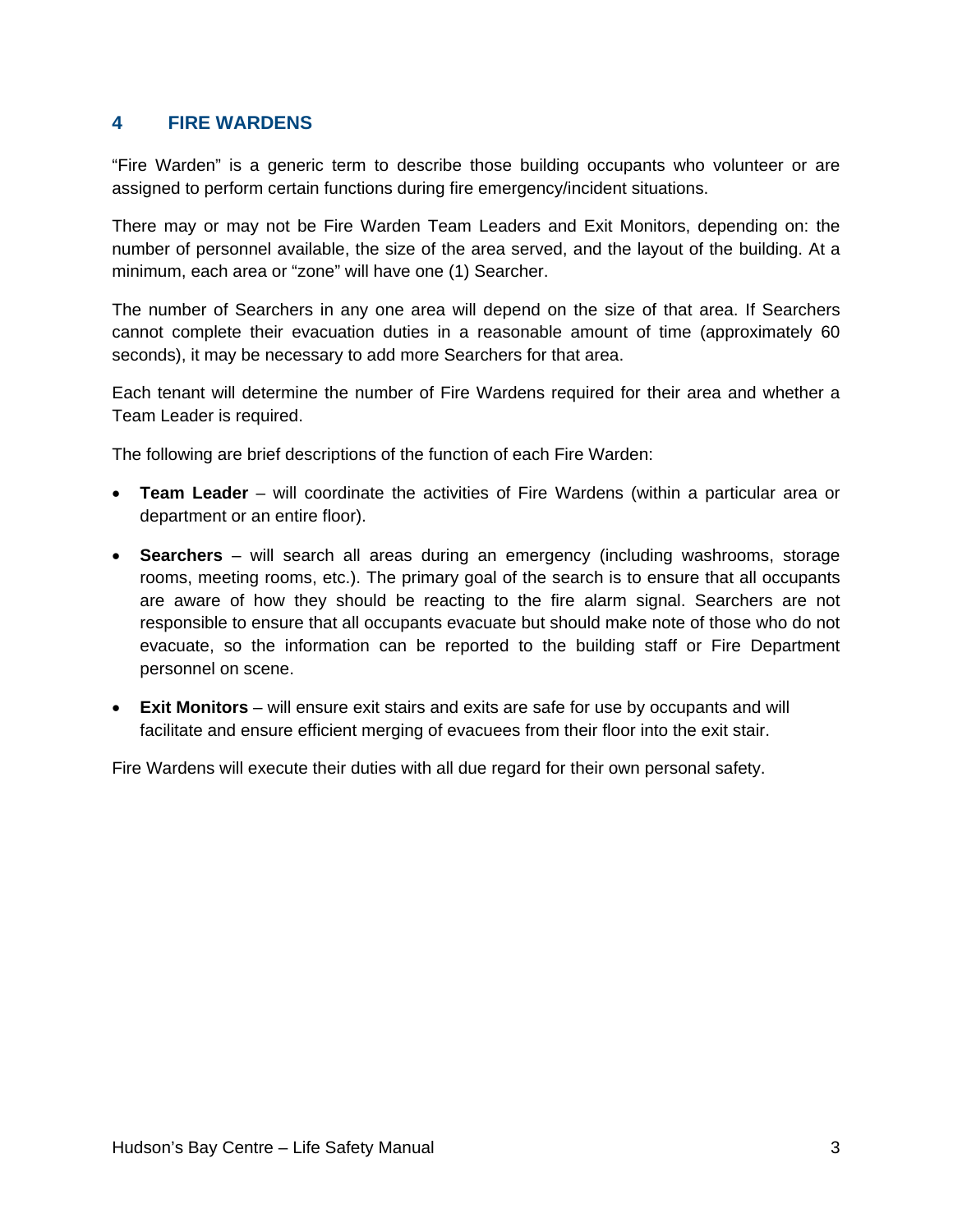# **4.1 ONGOING RESPONSIBILITIES – FIRE WARDENS**

### **FIRE WARDENS**

You will:

- Know the building address. Be familiar with your floor areas, location of exits from building and the route to the designated assembly location.
- Location of: firefighting, fire protection, life safety equipment, and the sound and sequence of the buildings fire alarm system.
- Be familiar with personnel on your respective floor/areas who require assistance to evacuate, and any plans in place to ensure their safety.
- Attend all training sessions provided for Fire Wardens and promote active participation of other Fire Wardens in this training.
- Participate in fire drills described in this Plan and encourage full Fire Warden and employee participation in the drills.
- Assist in fire prevention by noting and reporting to your supervisor or to building staff where fire hazards or unsafe conditions exist. Refer to the "Fire Prevention" section of this Plan.
- Ensure that a backup Fire Warden has been selected for your position and is advised when you are absent (ex. Meeting, illness and vacation).

### **Team Leaders**

You will keep a list of Fire Wardens for your assigned area(s) up to date and advise your employer when additional Fire Wardens are required (due to staff turnover). You will also ensure that backups are assigned for each Fire Warden in order that sufficient Fire Wardens are always on site.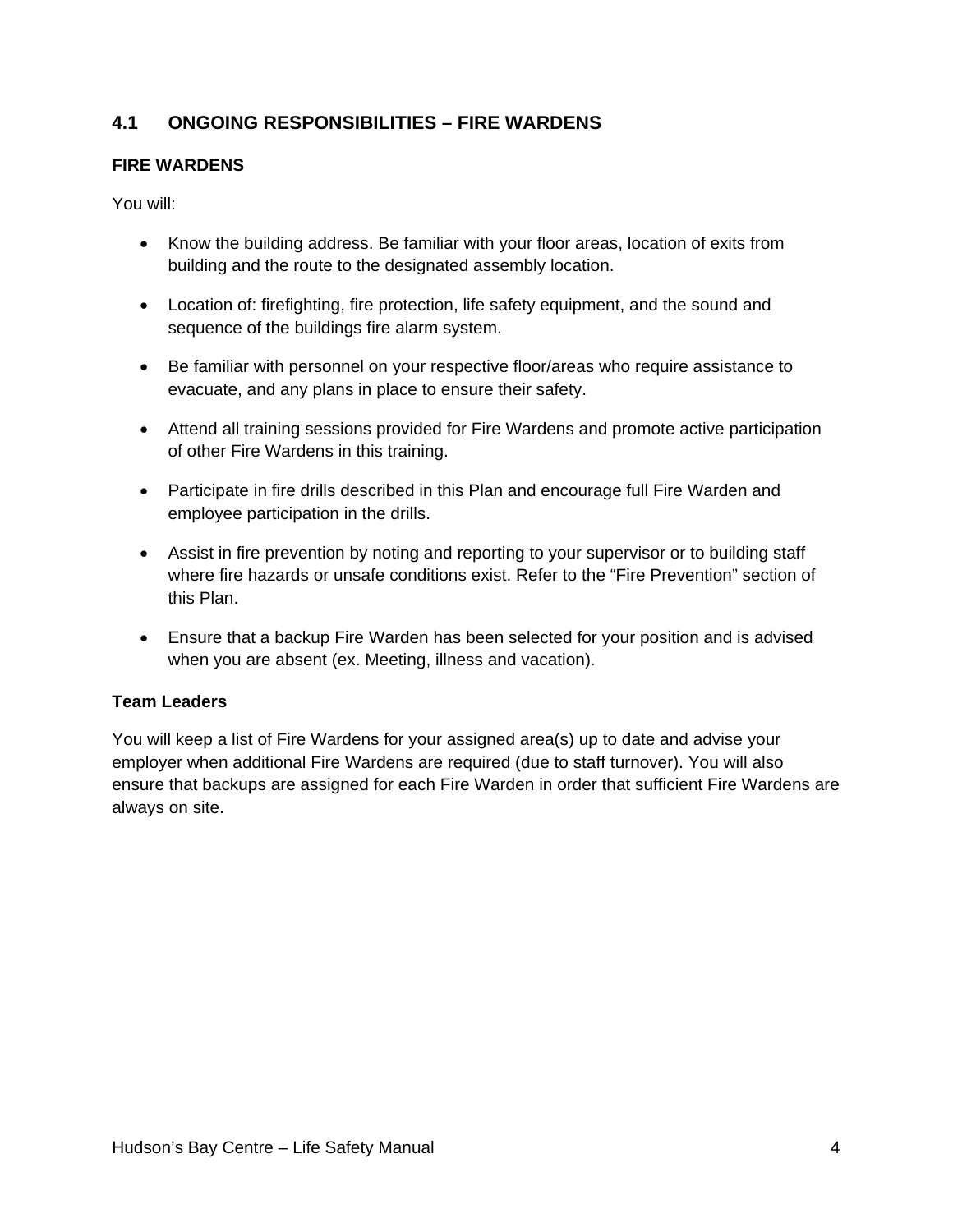### **4.2 EMERGENCY PROCEDURES – FIRE WARDENS**

# **IF YOU FIND FIRE OR SMOKE**

### **FIRE SAFETY TEAM – ALL**

- Leave the fire area immediately.
- If safe to do so, remove any person in immediate danger.
- Make sure that doors to the affected area are closed.
- Alert building occupants. Activate the nearest fire alarm pull station.
- Once at a safe location, call the fire department at 911.
- If safe to do so, perform your duties as outline in the "Emergency Procedures" section of this Plan.
- Use the closest exit stairs and/or exterior exit doors to exit. If you encounter fire or smoke in the exit stair, use an alternate exit. DO Not use the elevators. Note: Crossover floors are identified by signage within the stairwell and are located every 5 floors or less.
- If you are unable to use an alternate exit or are trapped:
	- ▶ Return to an office and close the door, leaving it unlocked.
	- $\triangleright$  Seal off all openings, which may admit smoke.
	- Crouch low to the floor if smoke enters the room.
	- Call the Fire Department at 911 and alert them to your location.
	- Wait to be rescued. Listen for instructions given by authorized personnel.
- Report dangerous conditions. If you have information relating to persons still in the building or regarding the fire, report it immediately to building staff or Fire Department personnel.
- Proceed to your designated assembly location.
- Do not return to the building until it is declared safe to do so by the Fire Department**.**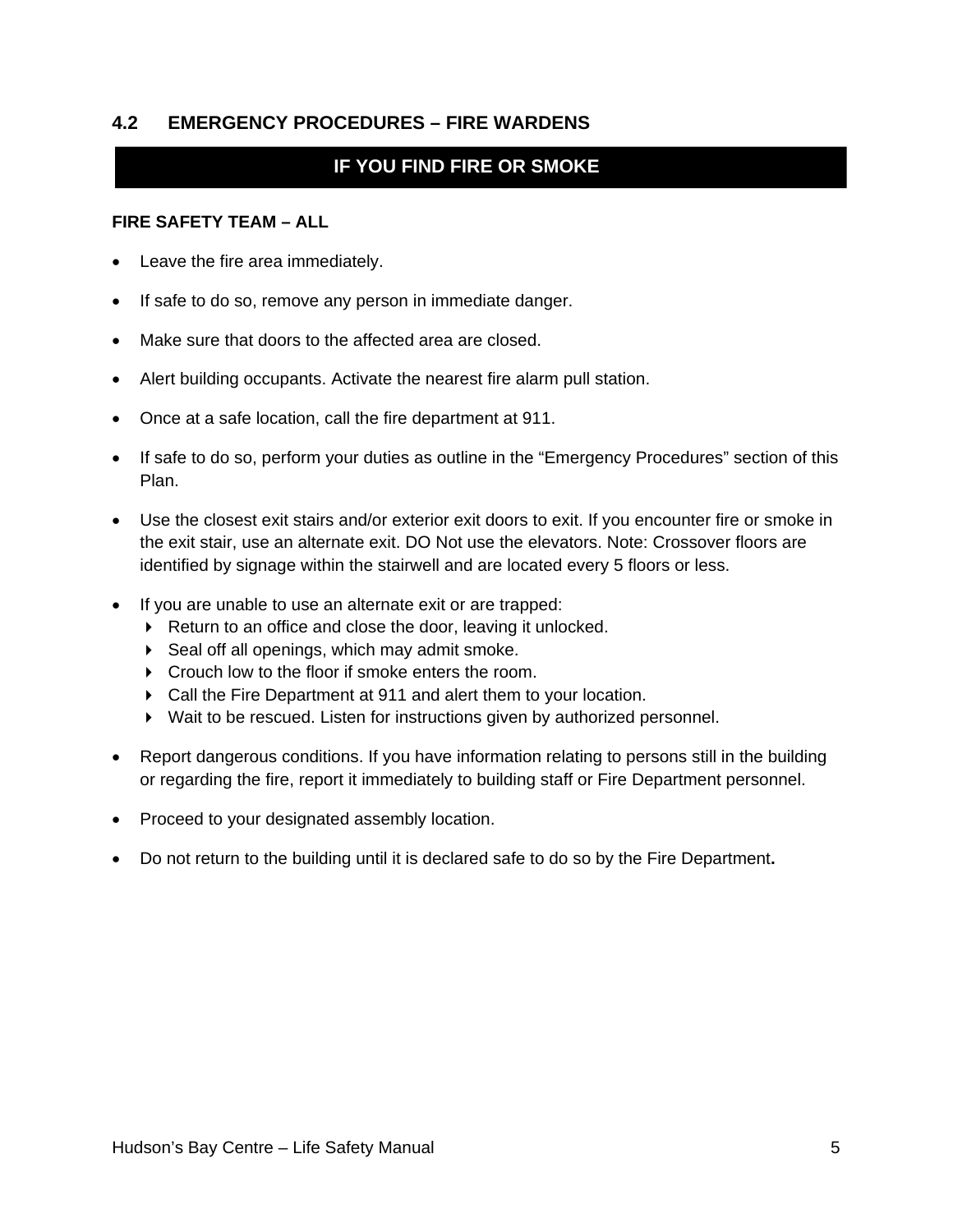# **IF YOU HEAR A FIRE ALARM 1st STAGE (ALERT) ALARM**

### **ALL FIRE WARDENS**

Provided it is safe to do so, perform the following procedures:

- Immediately put on your Fire Warden identification (i.e. hat, helmet, etc.)
	- If identification is not immediately at hand, do not waste time looking for it.
- Prepare for possible evacuation.
- Searchers
	- Check assigned area (including meeting rooms, washrooms, storage rooms, elevator lobbies) for fire/smoke.
	- While checking, advise occupants (including visitors) to be prepared to evacuate.
	- Return to work area and prepare to evacuate.
	- Ensure persons requiring assistance are aware of the alarm condition and are paired up with their "buddy" in preparation for evacuation.
- Exit Monitors
	- ▶ Check assigned exit stair to ensure it is safe to use.
	- Advise occupants (including visitors) to be prepared to evacuate.
	- $\blacktriangleright$  Remain at the stair. Advise anyone evacuating that it is not necessary to evacuate at this time, but do not try to prevent them from leaving.
- Team Leaders
	- **Filter** Ensure all team positions are filled.
	- Advise occupants (including visitors) to be prepared to evacuate.
	- Ensure persons assigned to assist any persons requiring assistance to evacuate are prepared to implement their procedures.

If smoke and/or fire is found at any time, follow procedures under "IF YOU FIND FIRE OR SMOKE"

- Monitor the situation by:
	- Listen for the evacuation signal and/or voice communication announcements.
	- ▶ Remain calm and follow instructions given by the Fire Department or building management.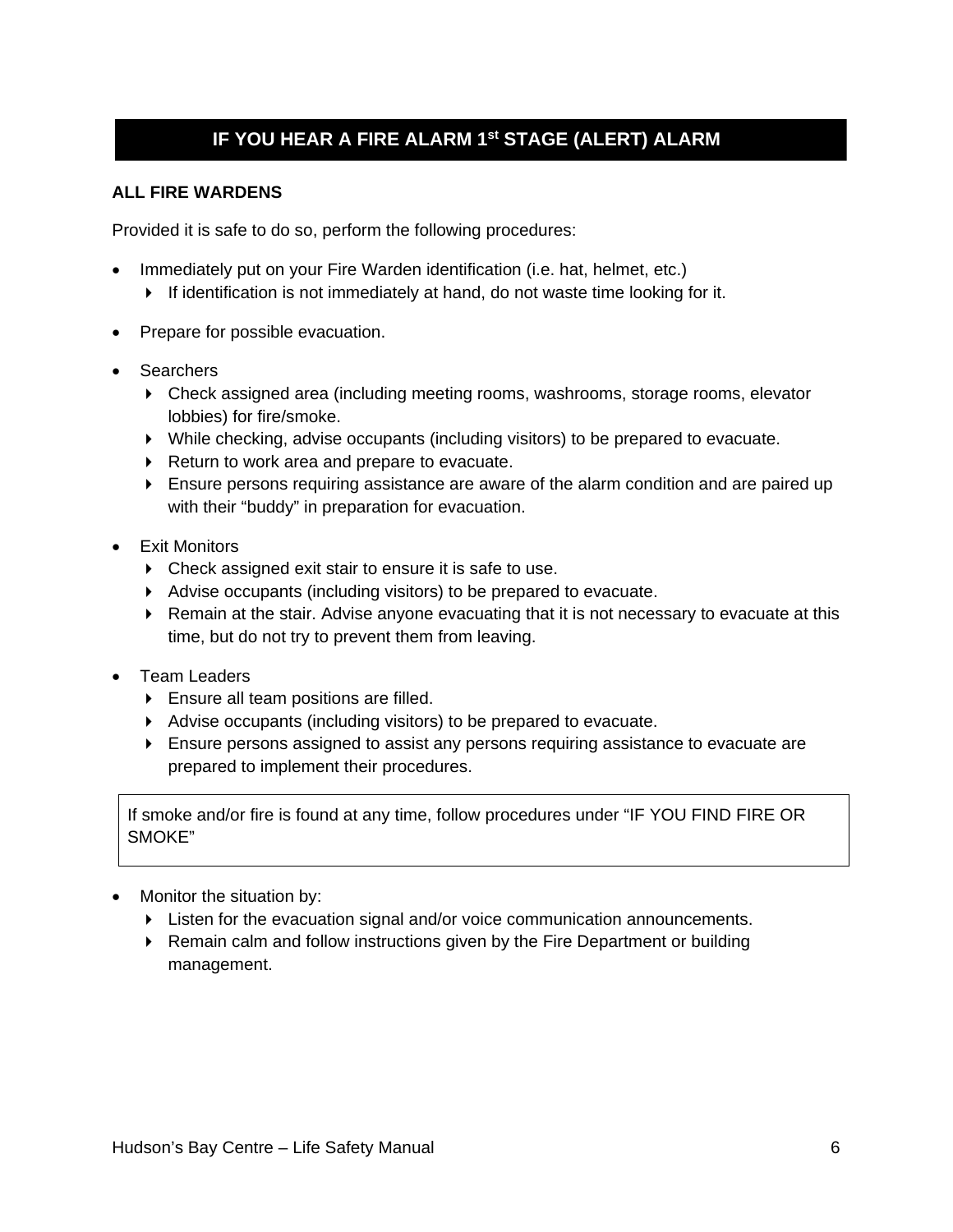# **IF YOU HEAR A FIRE ALARM 2nd STAGE (EVACUATION) SIGNAL**

### **ALL FIRE WARDENS**

Provided it is safe to do so, perform the following procedures:

- Immediately put on your Fire Warden identification (if not already done)
	- If identification is not immediately at hand, do not waste time looking for it.
- Initiate Evacuation and follow the below steps in a manner that is applicable to the situation at hand.
- Searchers
	- Check assigned area (including meeting rooms, washrooms, storage rooms, elevator lobbies) for fire/smoke.
	- Advise occupants (including visitors) to evacuate immediately.
	- $\blacktriangleright$  If you encounter someone who cannot (or will not) evacuate, make a note of their location and report the persons location to Fire Department personnel or building staff upon exiting.
- Exit Monitors
	- ▶ Check assigned exit stair to ensure it is safe to use.
	- $\triangleright$  Monitor the safety of the exit stair and provide guidance regarding crossover floor(s), if necessary. Advise occupants to continue evacuating down the stair until they are outside the building and to proceed to the assembly location.
	- Advise occupants not to take drinks, food or large items into the stair.
	- Ensure occupants are merging safely and efficiently with persons evacuating from floor above.
	- $\blacktriangleright$  Report any hazardous conditions in the exit stair (smoke, or significant obstruction).
- Team Leaders
	- Advise occupants (including visitors) to evacuate.
	- Ensure Fire Wardens are implementing their emergency procedures. Assist where necessary.
- Ensure persons who require assistance to evacuate are being assisted in the following manner:
	- $\triangleright$  Evacuate via the exit stairs.
	- When there is a break in the flow of persons evacuating or when the stair is clear they should be transferred into the exit stair.
	- If in the process of descending the exit stair the person is unable to continue they should stop at the next stair down such that they are not obstructing others from exiting by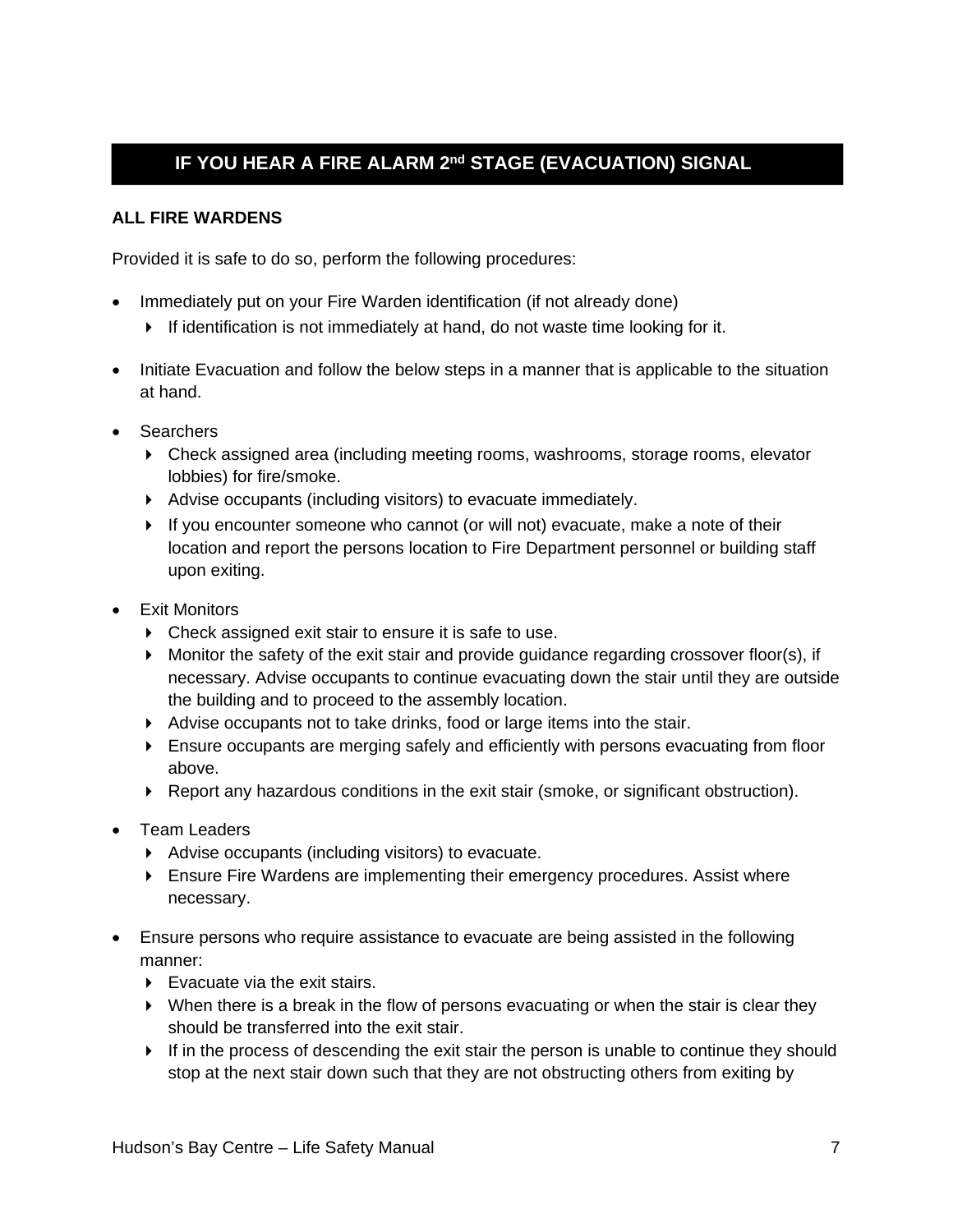remaining in the stairwell; provided fire/smoke is not present on that floor, they should exit the stair and remain immediately outside the stairwell door.

- $\blacktriangleright$  Exit the building and immediately report the persons location to Fire Department personnel or building staff.
- Persons unable to use the stairs to evacuate should:
	- $\blacktriangleright$  If there is no fire or smoke on the floor remain immediately outside the exit stair door, ensuring they do not obstruct others from evacuating.
	- $\blacktriangleright$  If conditions worsen, they are to use the firefighting handset to report this, then move into the exit stair, ensuring that the stairwell door remains closed.
	- If there is fire or smoke on the floor assist the person into the exit stair ensuring the stairwell door remains closed.
	- $\triangleright$  Notify the Fire Department of the situation, via the firefighter handset or by dialing 911, giving the location of anyone remaining on the floor.
- Fire Wardens should evacuate the building as follows:
	- $\blacktriangleright$  If you know of persons still in the building, or if you suspected or had seen fire or smoke, report to building staff or Fire Department upon evacuating the building.
	- Proceed to your designated assembly location outdoors.
- Fire Wardens should obtain information from evacuees in your assigned area as follows:
	- If anyone has information that should be reported to the Fire Department of building staff, ensure that it is reported.
	- If persons reported missing are subsequently accounted for, ensure that building staff or Fire Department personnel are advised.
- Follow instructions from the Fire Department and assit them as required.
- Advise evacuees to remain at the assembly location until the Fire Department has declared the building safe.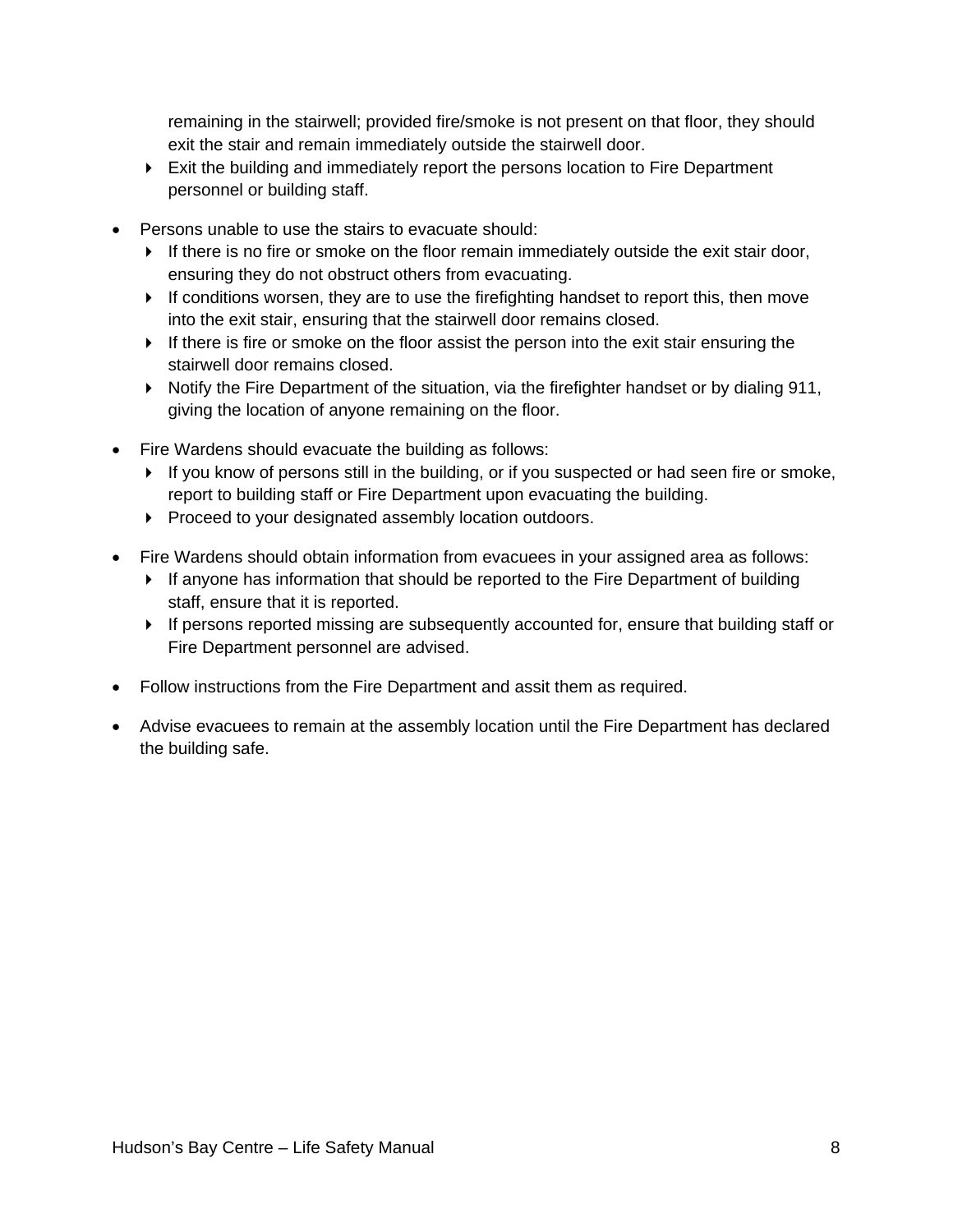# **5 RETAIL / RESTAURANT STAFF**

# **5.1 ONGOING RESPONSIBILITIES – RETAIL / RESTAURANT STAFF**

### **RETAIL / RESTAURANT / MEDICAL STAFF**

You will carry out the following duties as assigned to you:

- Be familiar with your floor areas, locations of exits from the building and the route to the designated assembly location, and the sound and sequence of the buildings fire alarm.
- Be aware at all times of persons entering your premises who may require assistance to evacuate.
- Kitchen Staff: be familiar with the location and operation of kitchen hood fire suppression systems in your work area and ensure procedures for their operation are prominently posted.
- Be familiar with proper internal procedures for turning off equipment and securing cash and receipts.
- Participate in fire drills as described in this Plan and attend all fire safety training sessions provided.
- Assist in fire prevention by controlling fire hazards and conditions that might threaten the safety of occupants. Take appropriate action to ensure that fire hazards reported to you are corrected as soon as possible. Refer to the "Fire Prevention" section of this Plan for more information.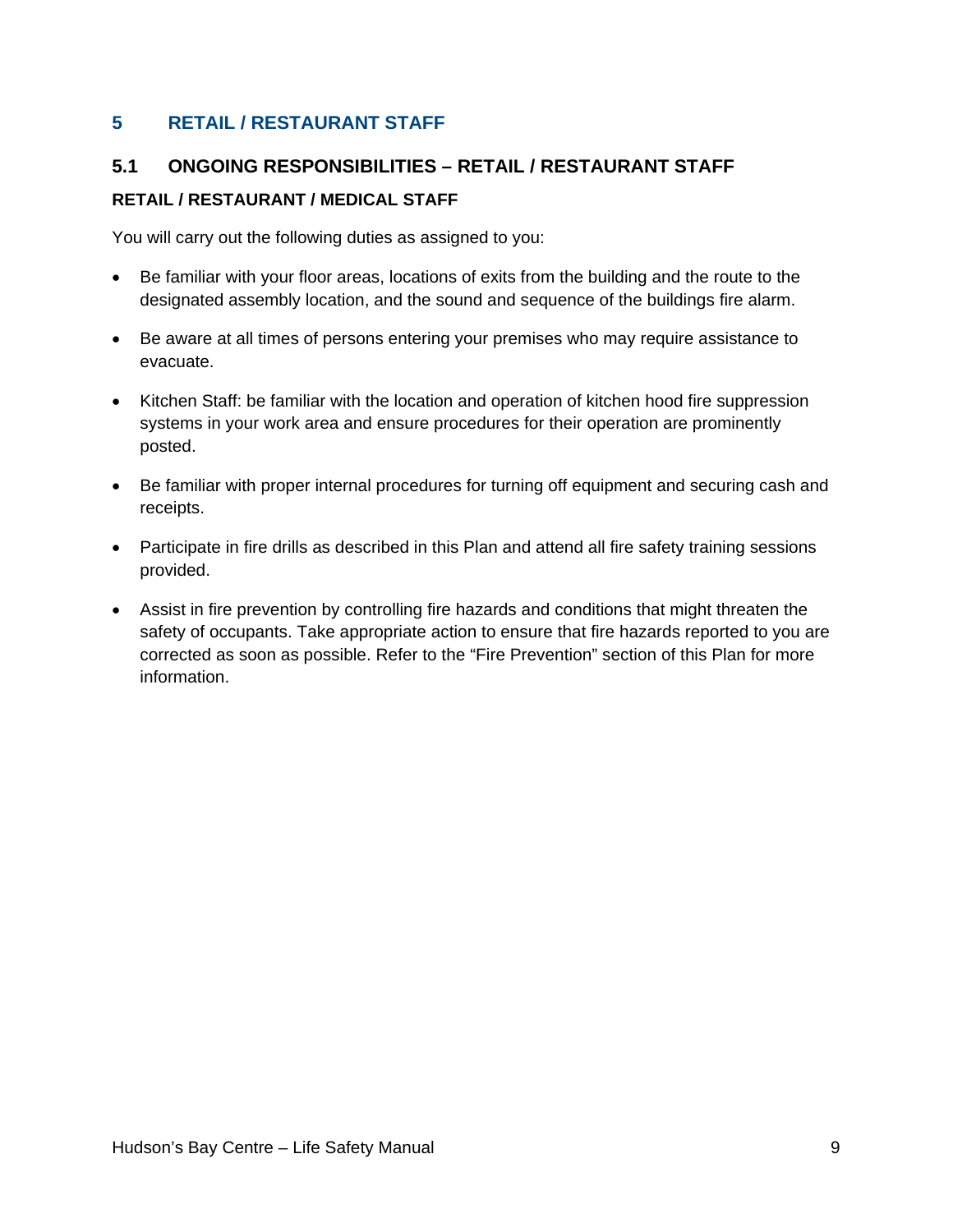# **5.2 EMERGENCY PROCEDURES – RETAIL / RESTAURANT STAFF**

# **IF YOU HEAR A FIRE ALARM 1st STAGE (ALERT) ALARM**

### **RETAIL / RESTAURANT / MEDICAL STAFF**

Provided it is safe to do so, perform the following procedures:

- Prepare to evacuate:
	- Stop serving customers food and beverages,
	- Do not serve/seat customers until fire alarm condition has been terminated,
	- ▶ Secure all assets (i.e. cash),
	- Do not begin any activities/procedures that will delay your evacuation and that of your customers/client/patient,
	- Advise all occupants to be prepared for possible evacuation.
- Conduct a systemic check of the premises (including washrooms, storage rooms, exam rooms, and change rooms):
	- ▶ Look for fire or smoke,
	- If smoke and/or fire is found at any time, follow the procedures as summarized in the "If you find fire or smoke" section of this Plan.
- All equipment should be prepared to be turned off (including cooking equipment)
- Ensure you are aware of and are prepared to help any persons who may require assistance to evacuate.
- Follow instructions given over the voice communication system or by the fire department.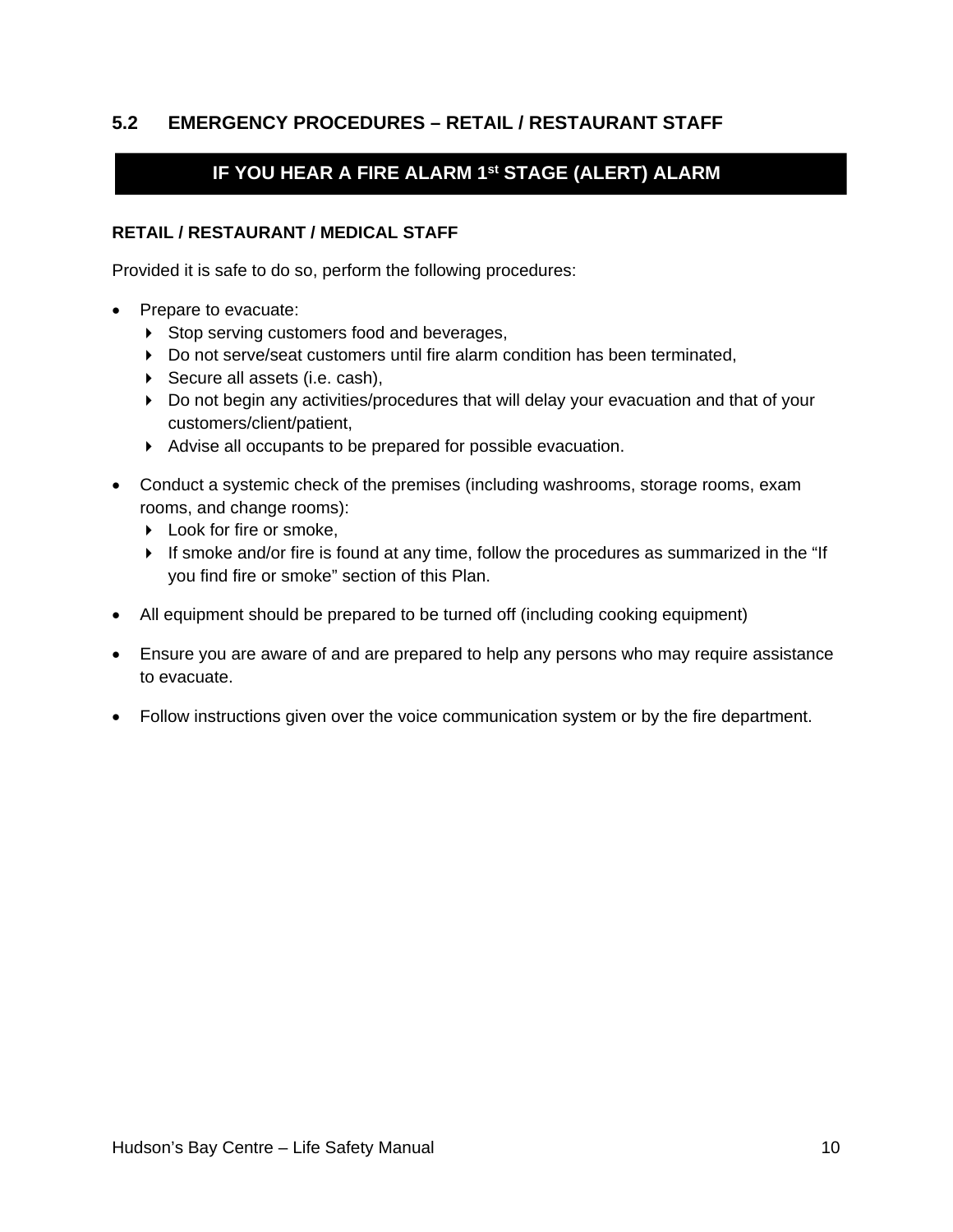# **IF YOU HEAR A FIRE ALARM 2nd STAGE (EVACUATION) SIGNAL**

### **RETAIL / RESTAURANT STAFF / MEDICAL STAFF**

Provided it is safe to do so, perform the following procedures:

- Instruct all customers/clients/patients to evacuate the building:
	- Direct occupants to the nearest exit.
- Conduct a systematic check of your immediate area (including washrooms, storage rooms, exam rooms and change rooms) if not already done.
	- ▶ Look for smoke or fire,
	- $\triangleright$  Instruct occupants to evacuate.
- All equipment should be turned off, including cooking equipment.
- Ensure persons who require assistance to evacuate or those who cannot evacuate, are assisted in the following manner:
	- $\blacktriangleright$  Evacuate via the exit stairs,
	- $\triangleright$  When there is a break in the flow of persons evacuating or when the stair is clear they should be transferred into the exit stair,
	- $\blacktriangleright$  If in the process of descending the exit stair, the person is unable to continue they should stop at the next stair door down such that they are not obstructing others from exiting by remaining in the stairwell; provided fire/smoke is not present on that floor, they should exit the stair and remain immediately outside the stairwell door,
	- $\blacktriangleright$  Exit the building and immediately report the persons location to fire department personnel or building staff.
- Persons unable to use the stairs to evacuate:
	- $\blacktriangleright$  If there is no fire or smoke on the floor remain immediately outside the exit stair door, ensuring they do not obstruct others from evacuating,
	- $\blacktriangleright$  If conditions worsen, they are to use the firefighter handset to report this, then move into the exit stair, ensuring that the stairwell door remains closed,
	- $\triangleright$  If there is fire or smoke on the floor assist the person into the exit stair, ensuring the stairwell door remains closed,
	- $\triangleright$  Notify the fire department of the situation via the firefighter handset or by dialing 911, giving the location of anyone remaining on the floor.
- Evacuate the building.
	- $\blacktriangleright$  If you know of persons still in the building, report to building staff or fire department personnel upon evacuating the building,
	- Proceed to your designated assembly location outdoors.
- Obtain information from evacuees in your assigned area:
	- If anyone has information that should be reported to the fire department or building staff, ensure that it is reported.

Hudson's Bay Centre – Life Safety Manual 11 and 12 and 11 and 11 and 11 and 11 and 11 and 11 and 11 and 11 and 11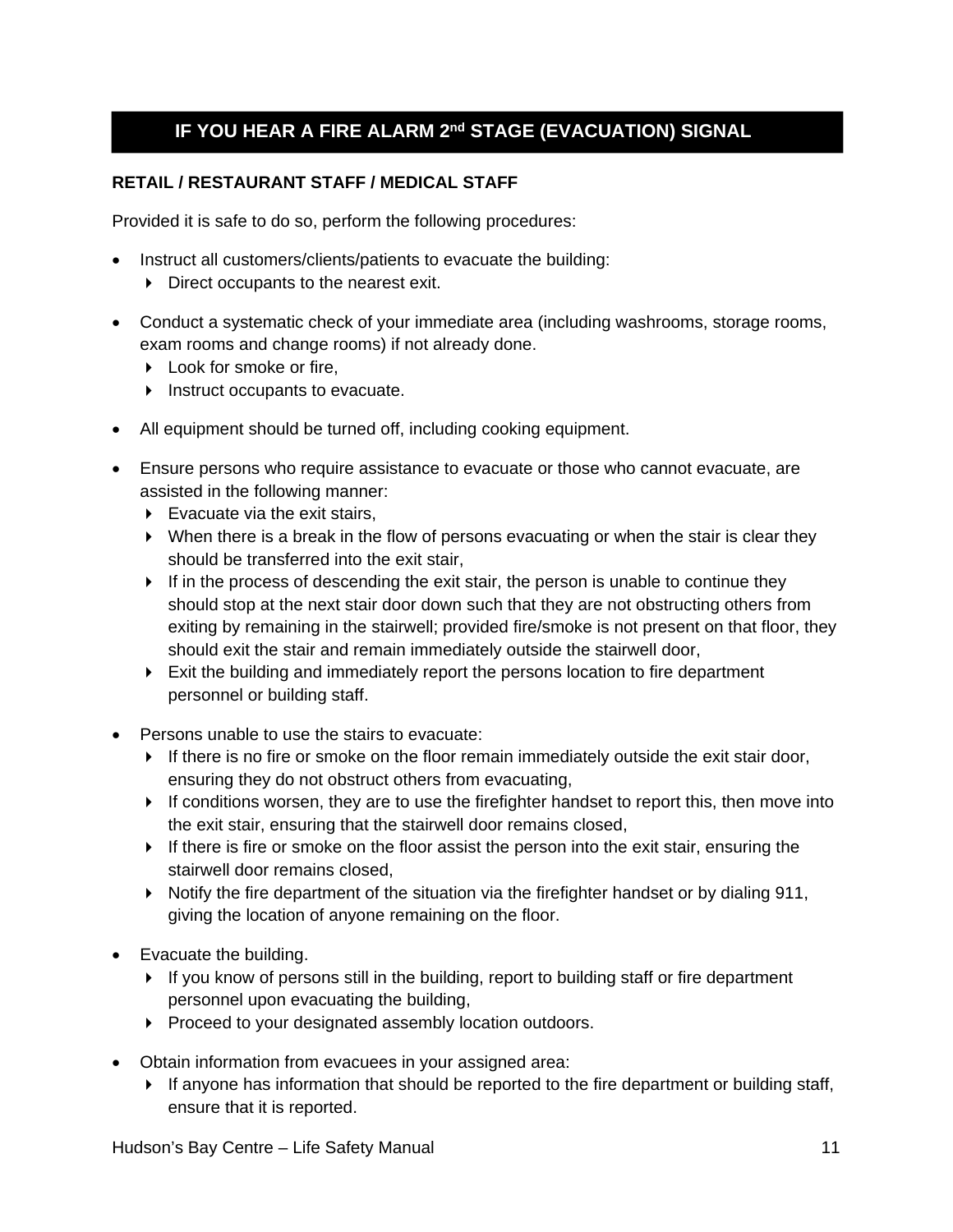- If persons reported missing are subsequently accounted for, ensure that building staff or fire department personnel are advised immediately.
- Follow instructions from the fire department and assist them as requested.
- Advise evacuees to remain at the assembly location until the fire department has declared the building safe.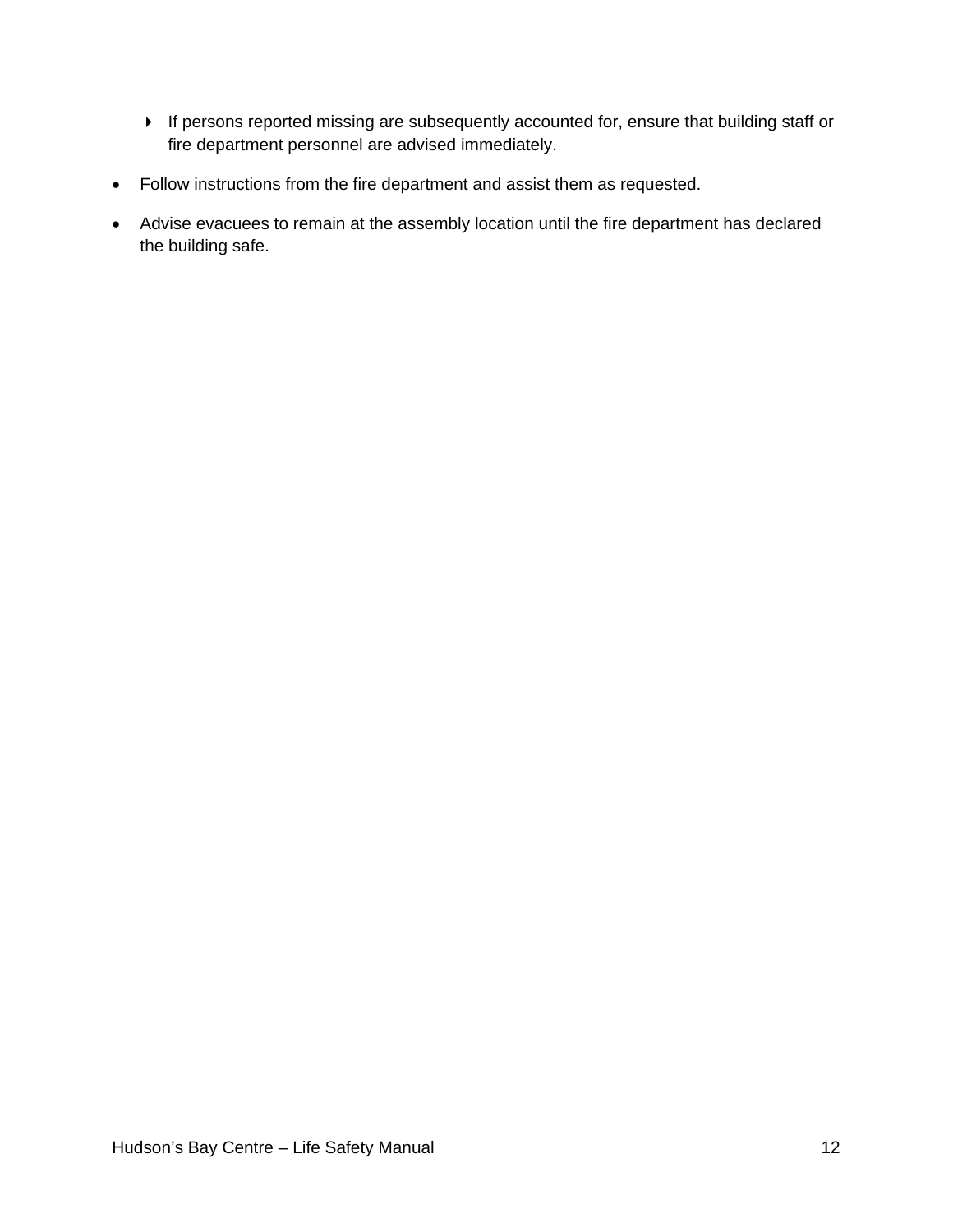# **6 BUILDING OCCUPANTS**

### **6.1 ONGOING RESPONSIBILITIES – BUILDING OCCUPANTS**

All occupants of the building will:

- Know the sound of the sequence of the building's fire alarm and procedures to be followed upon hearing the fire alarm.
- Know the procedures to be followed upon discovery of smoke or fire.
- Notify your supervisor or the Fire Warden in your area if you have a condition that you feel may inhibit your ability to evacuate the building safely without assistance.
- If you are assigned to assist someone to evacuate, ensure that you know the procedures to be carried out in that eventuality.
- Participate in all fire drills and other fire safety training conducted.
- Assist in fire prevention by noting and reporting fire hazards and unsafe conditions observed in the building. Refer to "Fire Prevention" section of this Plan.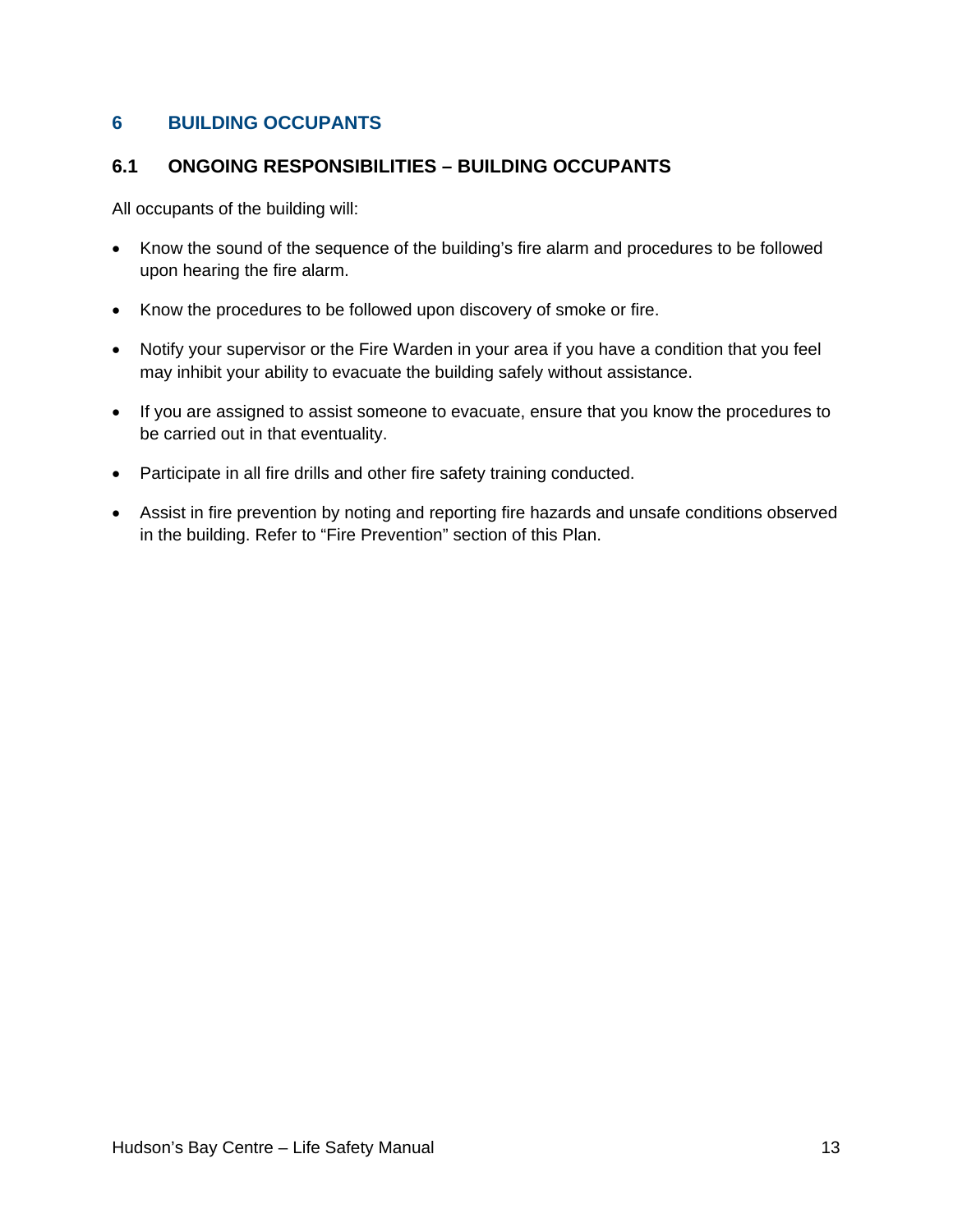### **6.2 EMERGENCY PROCEDURES – BUILDING OCCUPANTS**

# **IF YOU FIND FIRE OR SMOKE**

#### **BUILDING OCCUPANTS**

- Leave the affected area immediately.
- If safe to do so, remove any persons in immediate danger.
- Make sure that doors to the affected area(s) are closed.
- Alert building occupants; activate the nearest fire alarm pull station.
- Once at a safe location, call the Fire Department at 911
- If safe to do so, perform your duties as outlined in the "Emergency Procedures" section of this Plan.
- Use the closest exit stairs and/or exterior exit doors to exit. If you encounter fire or smoke in the exit stair, use an alternate exit. Do not use elevators. Note: Crossover floors are identified by signage within the stairwell and are generally every 5 floors or less.
- If you are unable to use an alternate exit or are trapped:
	- Return to a safe area and close the door, leaving it unlocked.
	- ▶ Seal off all openings which may admit smoke.
	- Crouch low to the floor if smoke enters the room.
	- Call the Fire Department at 911 and alert them of your location.
	- Wait to be rescued. Listen for voice communications given by authorized personnel.
- Report dangerous conditions. If you have information relating to persons still in the building, report it immediately to the Fire Department personnel or building staff.
- Proceed to your designated assembly location outdoors.
- Do not return the building until it is declared safe to do so by the Fire Department.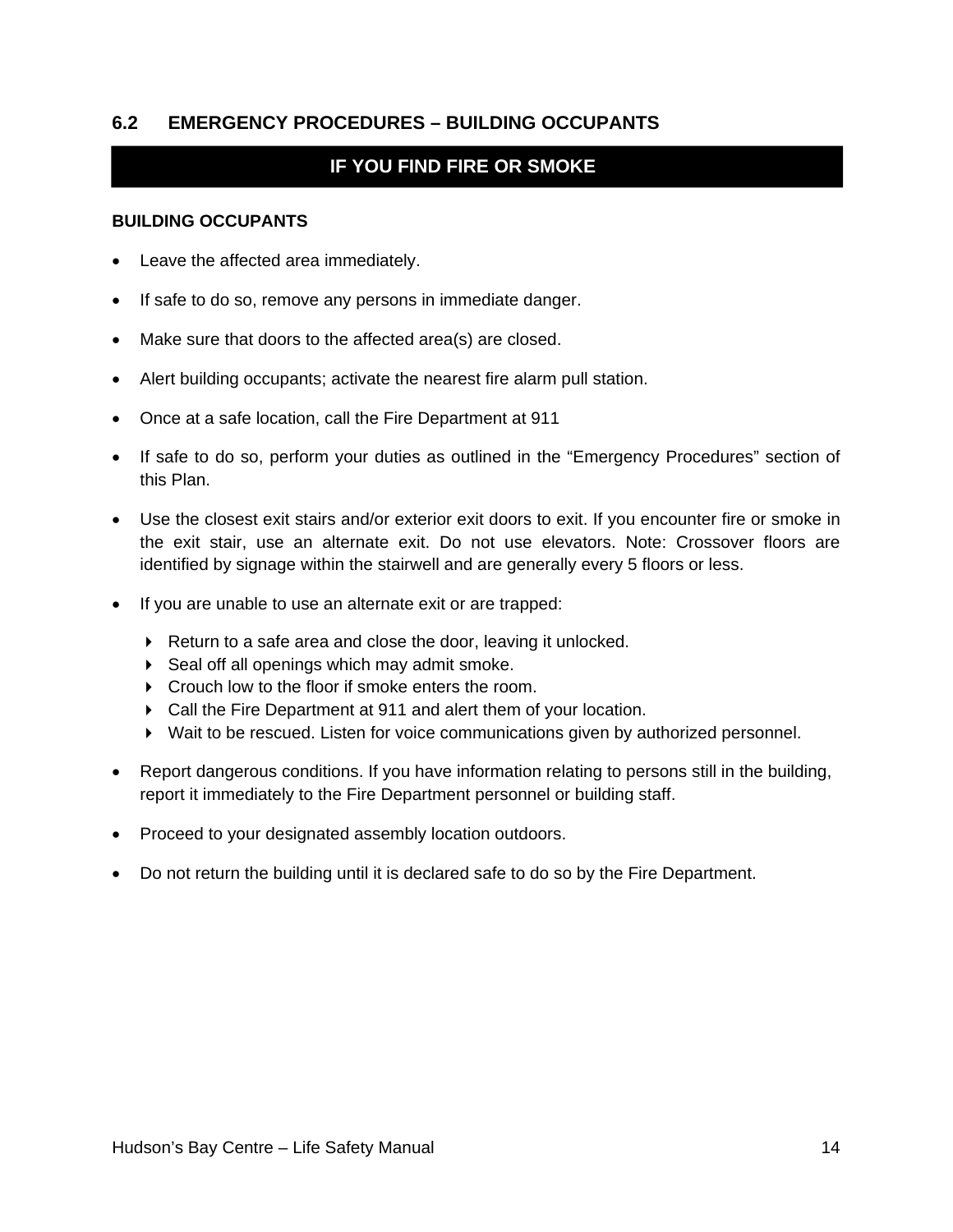# **IF YOU HEAR A FIRE ALARM 1st STAGE (ALERT) ALARM**

### **BUILDING OCCUPANTS**

- Save your work; secure valuable/sensitive information. Do not begin any activities that may delay your evacuation should it become necessary.
- Be aware of any conditions such as the presence of smoke/fire:
	- If smoke and/or fire is found at any time, follow the procedures as summarized in the "If You Find Fire or Smoke" section of this Plan.
- Follow the instructions given by Fire Wardens and/or building staff.
- Listen for the evacuation signal.
- Follow the instructions given over the voice communication system and those given by the Fire Department.
- After hours If the building is not sufficiently staffed with Supervisory Staff evacuate the building immediately. Refer to the procedures "If You Hear a Fire Alarm 2<sup>nd</sup> Staff (Evacuation) signal" on the following page.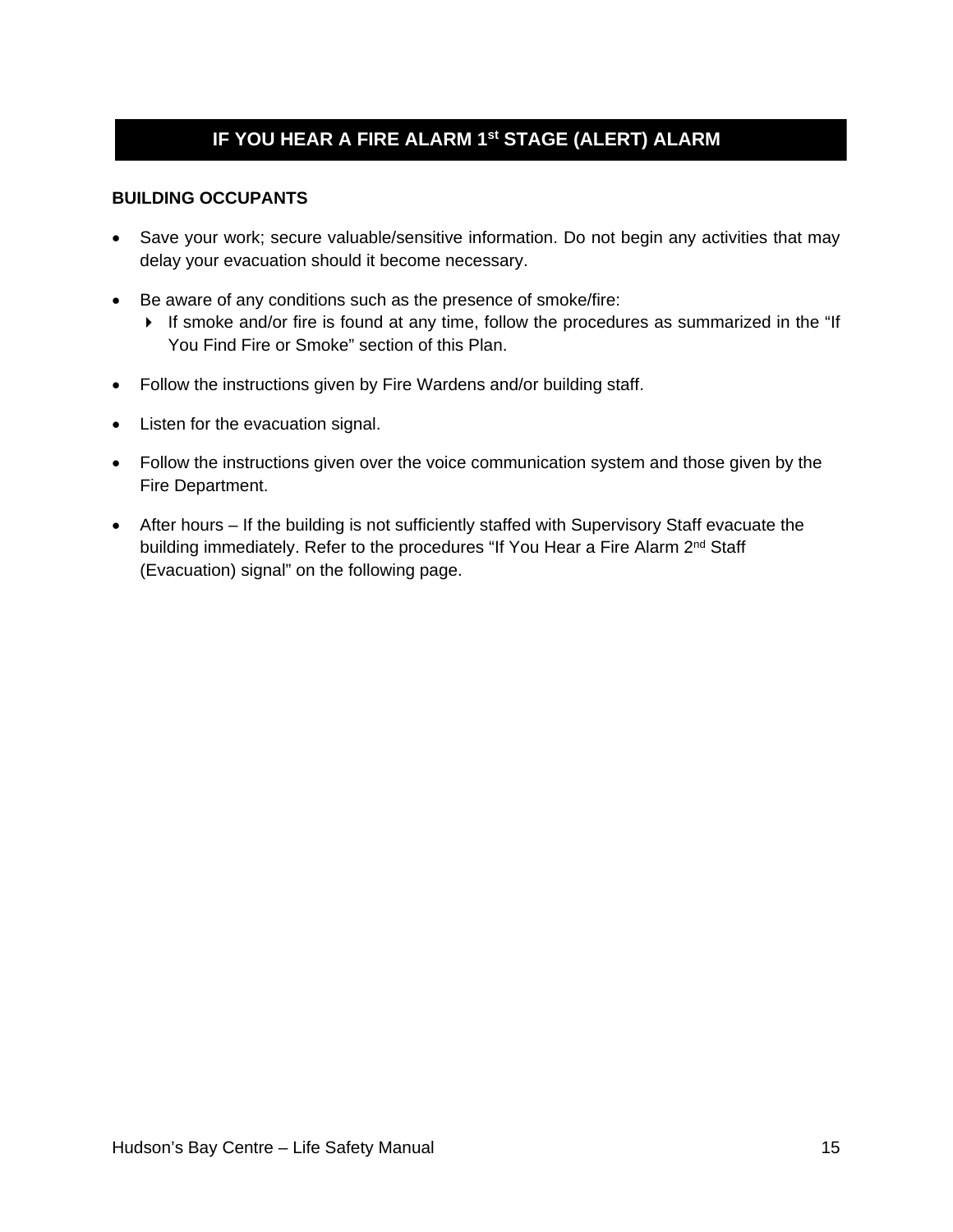# **IF YOU HEAR A FIRE ALARM 2nd STAGE (EVACUATION) SIGNAL**

#### **BUILDING OCCUPANTS**

- Evacuate the building immediately, using the nearest exit.
- Check all doors before opening them. Using the back of your hand, check the door for heat:
	- If the door is hot, leave the door close and unlocked and use and alternate path to an exit.
	- If the door it not hot, brace yourself against it and open slightly. If you feel air pressure or a hot draft close the door quickly, leaving it unlocked. Use an alternate exit.
- If you are unable to use an alternate exit or are trapped:
	- Return to safe area and close the door, leaving it unlocked.
	- ▶ Seal off all openings which may admit smoke.
	- Crouch low to the floor if smoke enters the room.
	- Call the Fire Department at 911 and alert them to your location.
	- Wait to be rescued. Listen for instructions given by authorized personnel.
- Walk to your nearest exit and leave the building. Use exterior exits or exit stairwells only. Close all doors behind you. Do not use elevators. Note: Crossover floors are identified by signage within the stairwell and are generally every 5 floors or less.
- Follow instructions provided by Fire Wardens, building staff and the Fire Department.
- Report dangerous conditions. Upon leaving the building, report to building staff or Fire Department personnel if you know of anyone still in the building or if you suspected or has seen fire or smoke.
- Report to your designated assembly location.
- Do not return to the building until the "ALL CLEAR" has been given by the Fire Department.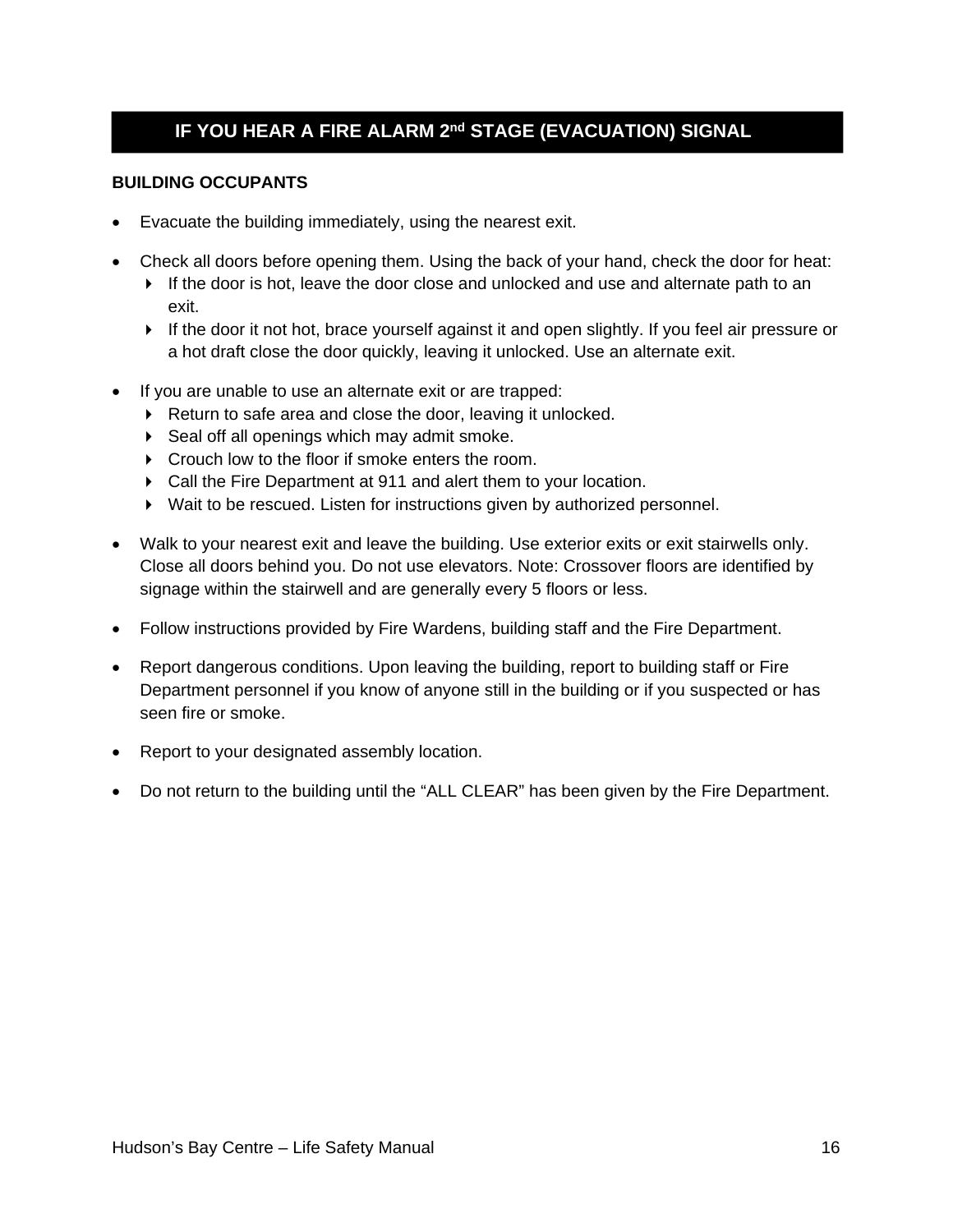# **7 PERSONS REQUIRING ASSISTANCE**

It is the responsibility of Business Owners to ensure that any persons on their premise who require assistance to evacuate are provided with means to evacuate the premises safely.

Employees should make every effort to note the presence of persons who appear to require assistance to evacuate. Employees should make every effort to assist those person(s) in the event of an emergency evacuation as long as it is safe to do so.

### **Overview**

There is a multitude of reasons why a person may require assistance to evacuate via the exit stair. A person's condition may literally affect their ability to walk (ex. arthritic knee, broken leg, hip problem, etc.), in which case it may be possible for them to evacuate using the stairs, but they will move slowly and may need another person's assistance to do so.

There are also conditions that do not actually affect a person's ability to walk. Conditions such as; asthma, anxiety or severe claustrophobia during high levels of distress may become severe enough that they require assistance evacuating.

### **Planning**

Persons requiring assistance should be identified prior to emergencies, for the purpose of formulating plans for their safe evacuation of the premises.

Plans need to involve discussions with Persons Requiring Assistance on methods of evacuating, or what actions to take in the event that a person is unable to evacuate the building on their own.

Those who require assistance should feel comfortable with the Plan. In the case of persons who can evacuate the building, assistance may take the form of escorting the person to ensure they do not fall and/or injure themselves while evacuating.

Employees who require physical assistance should be paired up on a "Buddy System" with an able-bodied volunteer who is within close proximity to them on a constant basis. Buddies should help their assigned "buddy" to the designated assembly area.

In the case of persons who are unable to evacuate, Plans need to identify where a person can safely be left (refer to the "Emergency Procedures" section of this Plan) and the procedure for reporting the location of persons left in the building to the Fire Department or building personnel.

### **Persons Unable to Evacuate**

Those persons for whom evacuation using the exit stairs is not possible should consider the information below.

Rescue by firefighters is not inevitable, nor is evacuation via an elevator a certainty.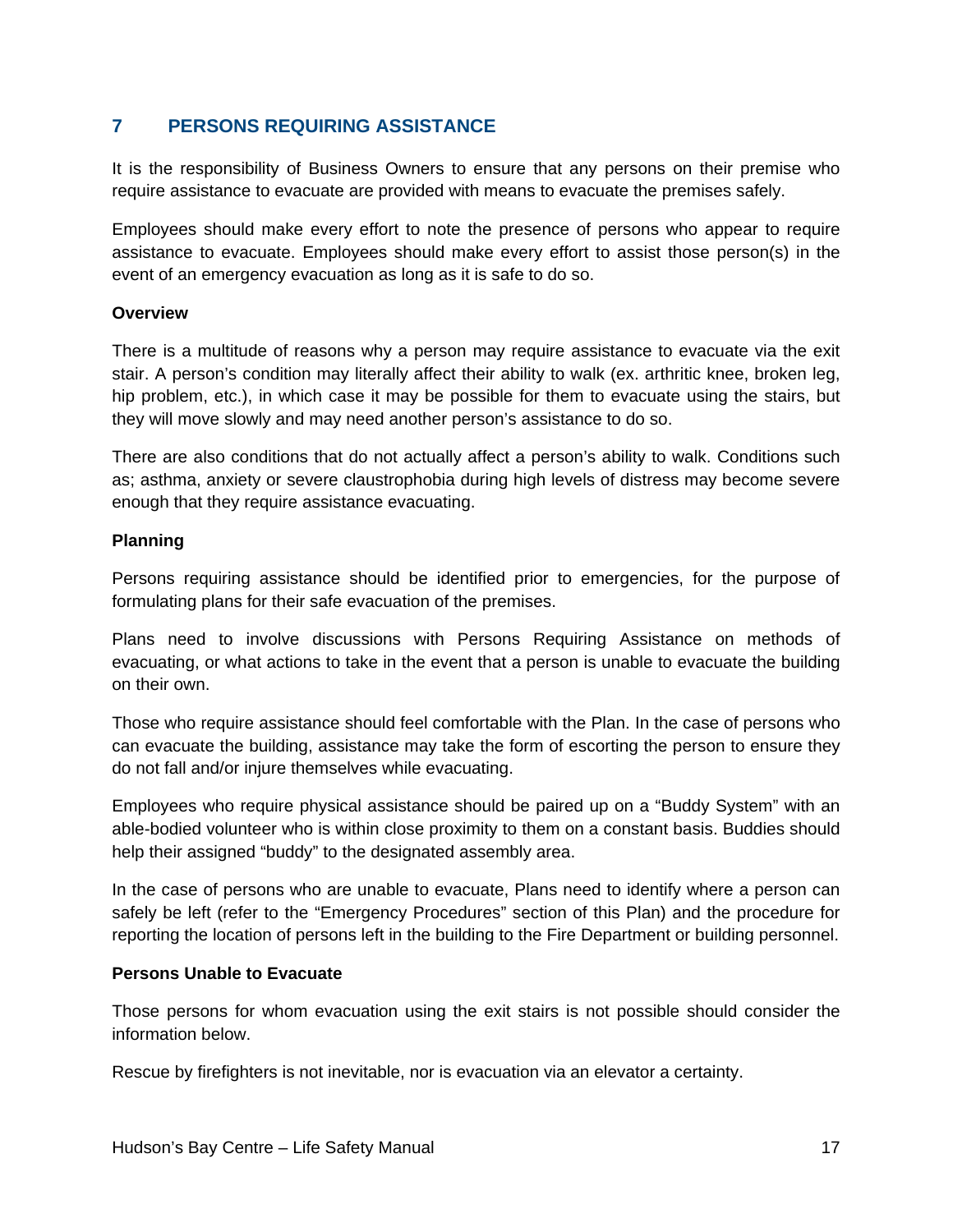In the event that a person or persons has remained in the building and is in no immediate danger (i.e. there is no fire in the building, or the fire is not in the vicinity and is not likely to spread to other areas of the building), they will likely remain in place until the situation is resolved. Firefighters may concentrate their efforts on investigating and/or controlling any fire may be occurring.

Exit stairs are designed to provide protection from fire and smoke and are therefore the safest locations in the building. Therefore, In the case of those who believe the elevator lobby to be the logical place to await rescue, they should be informed that the exit stair (either inside the stair or immediately outside the stair) is the ideal place to stay.

Should firefighters decide that a rescue is called for; they may or may not use the elevator. If they do use the elevator, it is likely that they may only take the elevator to a safe floor somewhere below the "fire floor" and ascend the rest of the way using the exit stairs.

Building staff should not use the elevators to evacuate building occupants.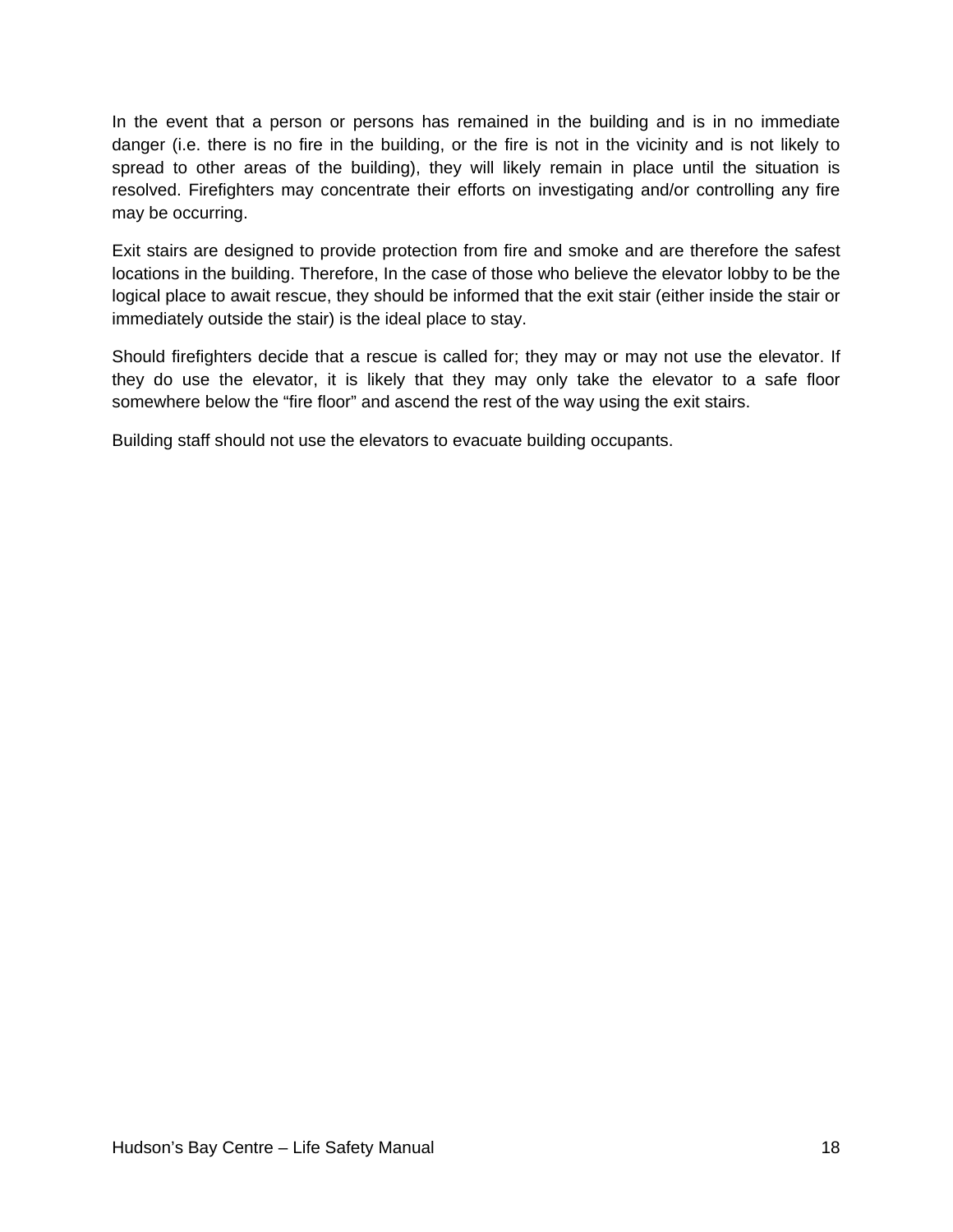### **8 FIRE EXTINGUISHMENT, CONTROL OR CONFINEMENT**

This is primarily the responsibility of the Fire Department. The production of toxic fumes in buildings makes firefighting potentially dangerous, particularly if a large amount of smoke is being generated.

Only after ensuring that the alarm has been raised and the Fire Department has been notified, should an attempt be made to extinguish the fire, and only then by experienced person(s) familiar with extinguisher operation. If the fire cannot be easily extinguished, leave the area and confine the fire by closing the door. Fire and smoke can often be contained and/or controlled by ensuring that doors are closed.

Fighting the fire is always a voluntary act.

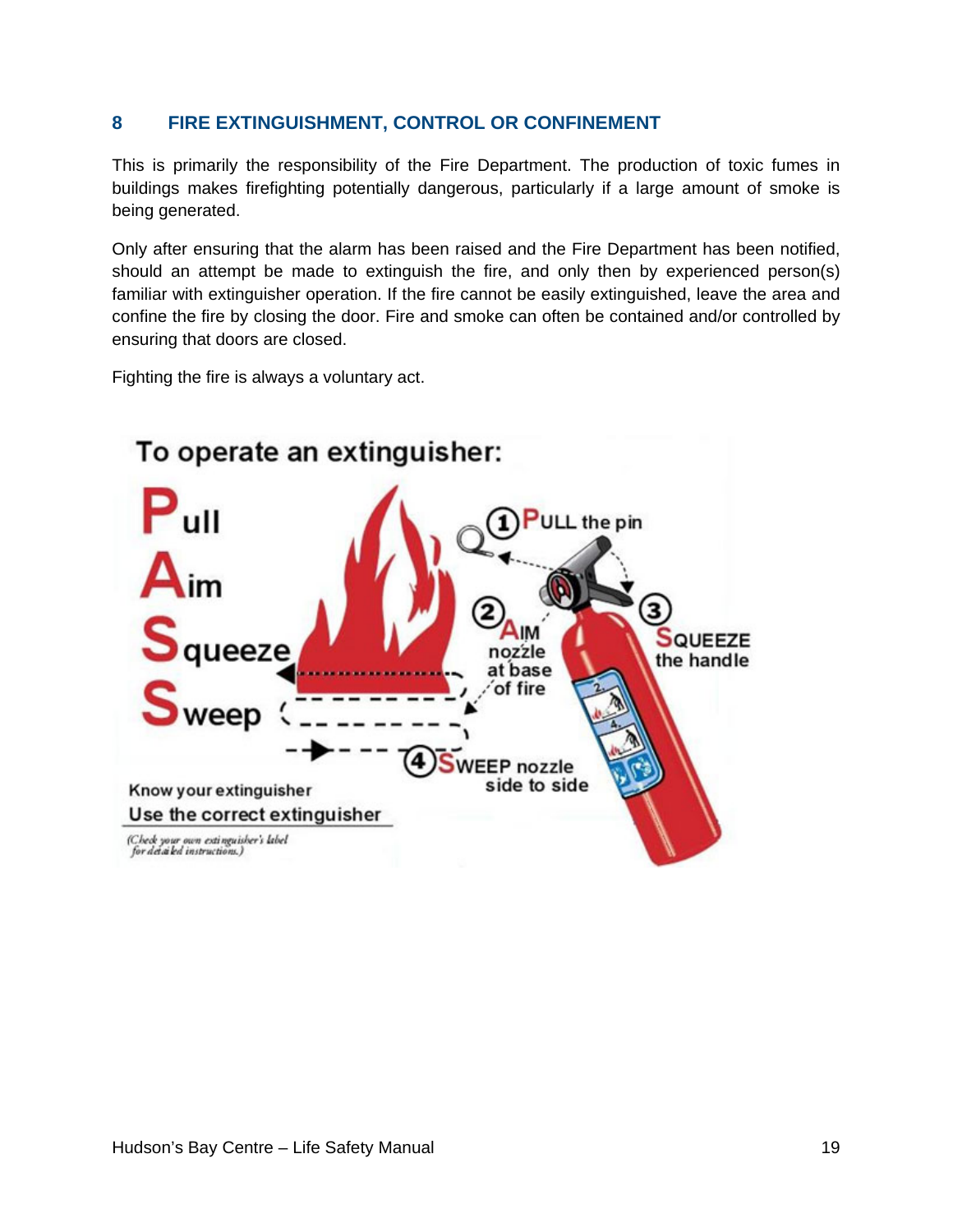### **9 FIRE PREVENTION**

The best way to fight fire is to prevent it from happening in the first place. Fires do not just happen; they are usually traced to human error, and prevention of fires is the ultimate achievement in fire safety. **Fire prevention is everyone's responsibility**. If you notice a fire hazard report it to your supervisor immediately.

The following fire prevention measures are noted for the purpose of creating a safe environment for occupants and building staff.

### **GENERAL HAZARDS**

- Keep all hallways, aisles and corridors free from obstructions.
- Ensure that all stairwell doors remain closed at all times. They should never be propped open.
- Smoking is a major cause of fire deaths. Many fires are related to careless smoking practices. Smoke in designated areas only.
- Avoid placing combustible materials directly in contact with an electrical outlet.
- Do not hang anything from a fire sprinkler head.

#### **ELECTRICAL HAZARDS**

- It is recommended that all electrical appliances with heating elements (e.g. coffee maker) be unplugged at the end of the workday.
- Electrical wiring that is defective, frayed, or cracked must be replaced.
- Do not use any outlets or electrical devices if electrical arcing occurs. Contact a qualified electrician to assess the problem.
- Extension cords are designed for temporary use only. If they are to be used, they should be protected from physical damage. They should never be run under mats or carpets.
- If a circuit breaker consistently "trips", discontinue using the device that is causing the circuit to trip. It must be determined if the device is faulty, or if there is too much current passing though the circuit, or if the circuit wiring is at fault. Only a certified electrician should assess and repair problems in the electrical distribution system.
- Circuit breaker panels shall not be covered or obstructed by stored material.

### **STORAGE AREAS**

- Storage areas should be kept clean and free of rubbish.
- Materials should be stacked to ensure stability of the piles.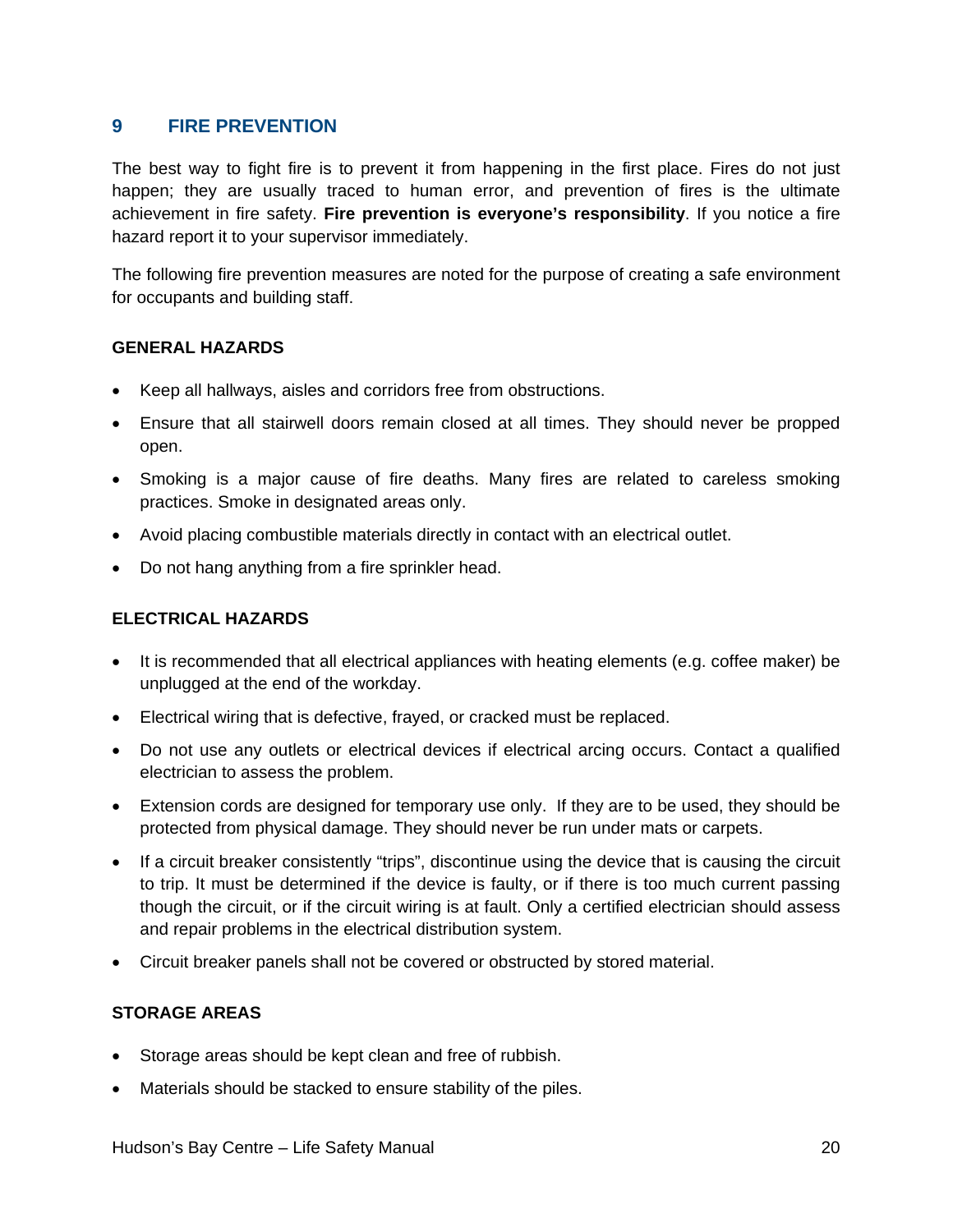- There should be a clearance of at least 18 inches between fire sprinkler heads and stored material.
- Light fixtures should be protected by wire guard or cage to prevent accidental breakage of light bulbs.
- Material should not be stored directly touching an electrical outlet.
- Electrical equipment and devices should not be operated, or connected to an electrical source in storage rooms.
- Doors to storage rooms shall be kept closed at all times.
- Flammable and combustible liquids should not be stored in storage rooms used for ordinary combustible materials (e.g. paper, boxes, clothing, linens, etc.).
- Hazardous, reactive, or unstable chemicals and substances shall not be stored in storage rooms used for ordinary combustible materials.
- Service rooms should not be used for storage.

### **FLAMMABLE AND COMBUSTIBLE LIQUIDS**

- The handling and storage of flammable and combustible liquids are required to comply with applicable requirements of the current Ontario Fire Code (OFC).
- Personnel using hazards chemicals are required to be familiar with the MSDS sheets, which describe the use and handling of chemicals.
- Do not store flammable and combustible liquids with corrosives, oxidizers, reactive chemicals or compressed gases.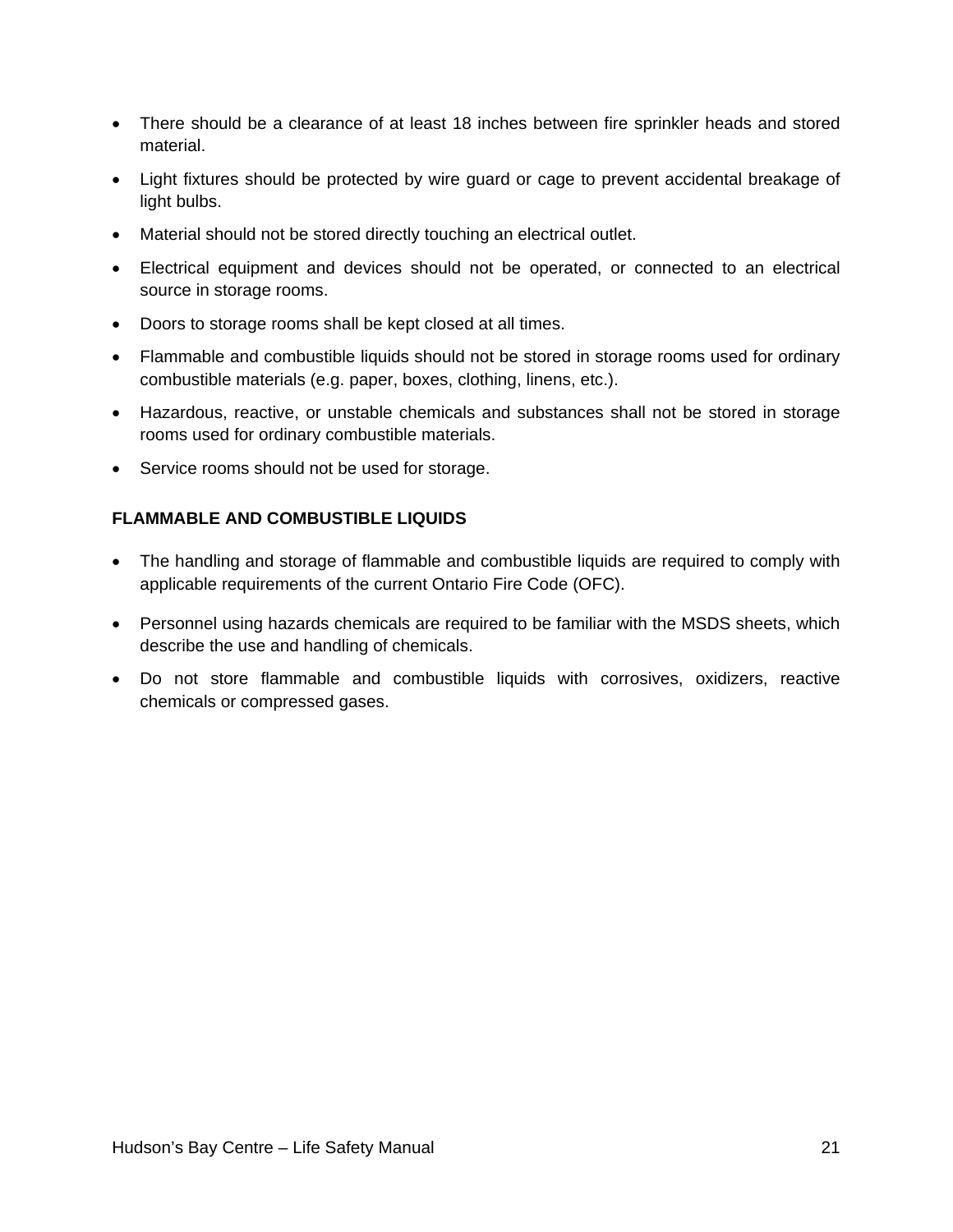### **10 POWER FAILURE**

While power failures rarely occur due to an internal building system problem, external occurrences such as transformer failures can cause power loss. The complex has been designed to minimize the risk of a general power failure resulting from causes within the building. The building is equipped with emergency power generators providing power to the life safety equipment (i.e. exit signs, elevators, emergency lights and fire equipment).

### **Elevators**

Once emergency power is activated and/or restored each elevator, one at a time, will proceed to the ground level allowing the occupants to disembark. A reduced number of elevators will operate until full power is restored.

If you are trapped in an elevator during a power failure, do not panic. Wait for assistance. Your elevator will cease operation, but will not fall. Do not attempt to force the doors open or escape through the roof hatch. Depress the call button labeled 'HELP' on the control panel and notify Security of your location.

### **Lights**

All suites and public areas are equipped with emergency powered exit signs and emergency lights. Should a power failure occur, these will remain lit until normal power is restored.

In the event of an electrical failure, please observe the following guidelines:

- Contact the Security Desk at (416) 928-9058.
- Open draperies and raise blinds to let in outside light.
- If you are instructed to evacuate the building, lock all areas of your premises and remember to take your key.
- Do not congregate in the lobby areas or in the street.
- Building management will notify you as soon as possible when power will be restored.

### **11 ELEVATOR ENTRAPMENT**

If you are trapped in an elevator, please follow these guidelines:

- Remain Calm.
- Depress the call button labeled 'HELP' on the elevator control panel.
- Notify Building personnel of your situation.
- Security will dispatch elevator personnel to assist.
- Do not try to free yourself or escape. Remain calm and await instructions.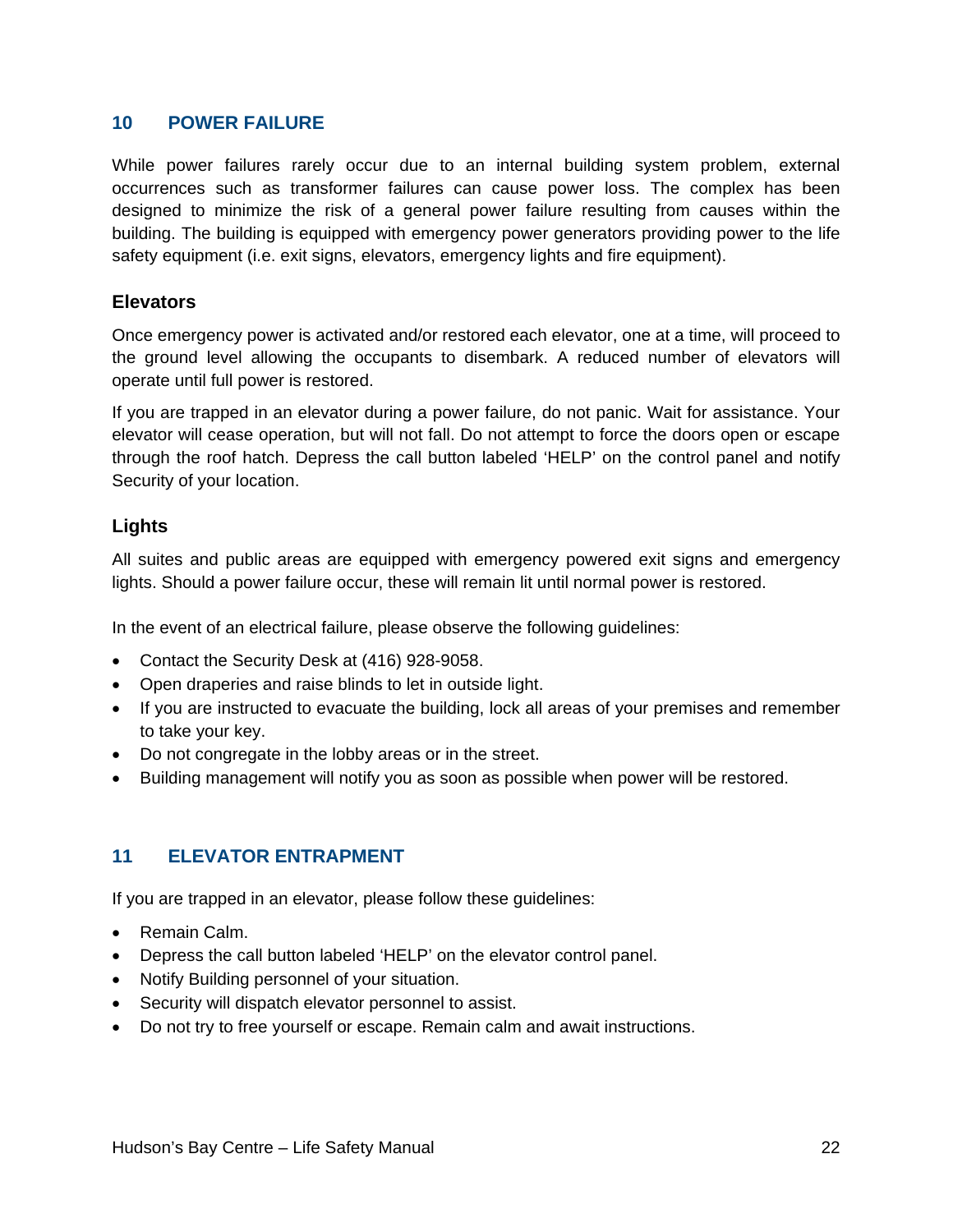### **12 MEDICAL EMERGENCY**

If someone in your office is in need of medical assistance due to illness or injury, please follow these steps:

- Call 911 Provide your address, floor and suite number. You may be asked to describe the condition of the person in distress.
- Call the Security Desk at (416) 928-9058 and notify them of your location. Security will provide interim assistance, and will arrange for emergency personnel to arrive at your location as quickly as possible.
- Post one person on your floors freight/service elevator lobby to meet medical personnel and lead them to the person in distress.

Security will bring a trauma bag, oxygen and AED Defibrillator to assist the person in distress.

Following the above procedures will ensure the situation is dealt with as efficiently as possible. Securities assistance could make the difference in an emergency situation.

### **13 EARTHQUAKES**

Although rare, earthquakes that disrupt normal building operations do occur. In a high rise building some swaying of the building is to be expected. In the event of an earthquake property management will work with emergency services. Aftershocks may occur.

Do Not Panic! Remain Calm!

When Inside:

- Stay inside the building and do not rush outside,
- Hide under a table, a desk or other solid piece of furniture,
- In a corridor, crouch along an interior wall,
- Cover your head and face,
- Move away from windows, glass partitions, mirrors, lighting equipment or furniture that may fall over,
- Do not use the elevators, if in an elevator during an earthquake, exit immediately and take cover,
- Seek cover and stay where you are until the earthquake ends,

When Outside:

- Do not enter a building,
- A clear area is the safest place to be,
- Stay away from windows, buildings, electrical wires and telephone poles.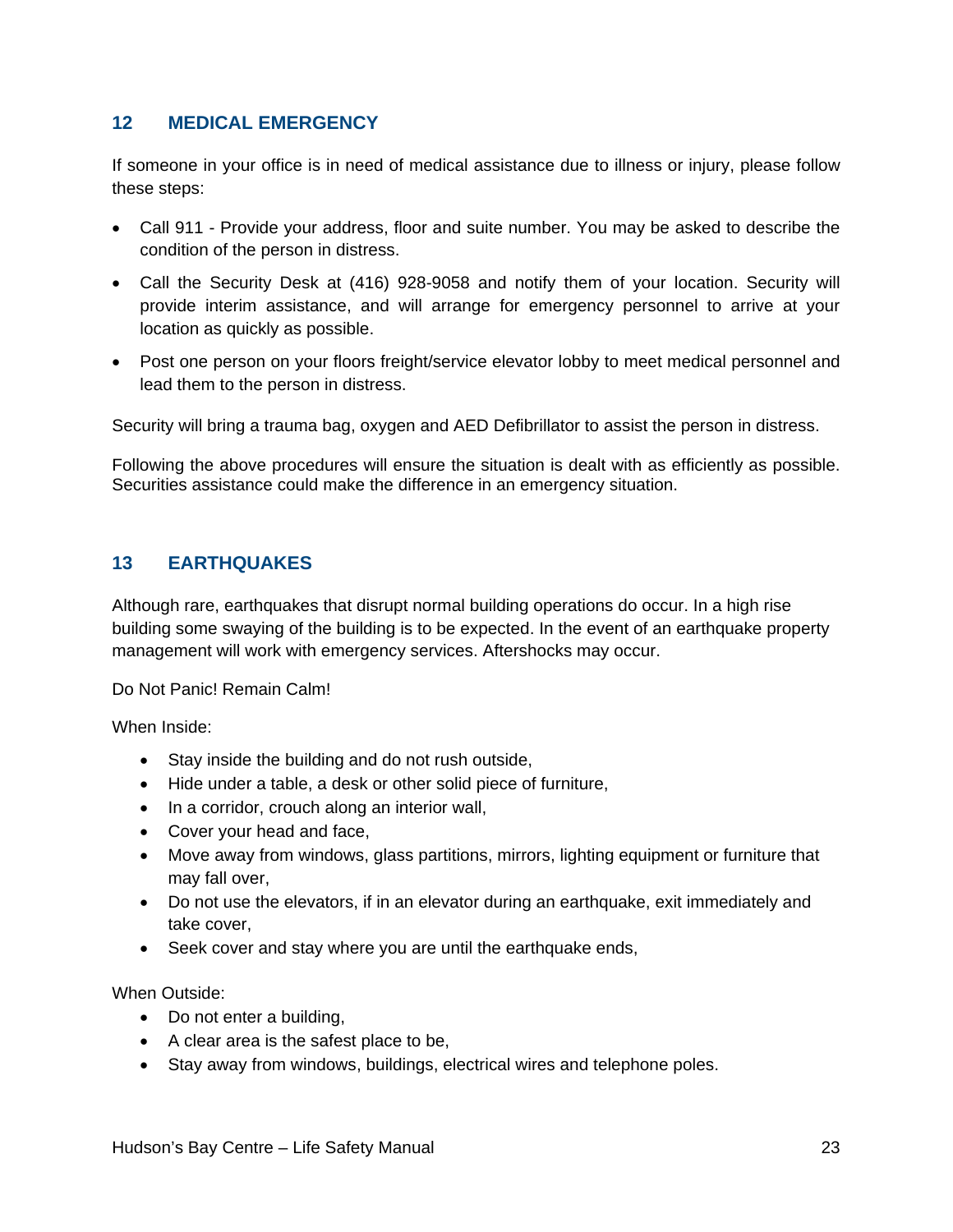# **14 SUSPICIOUS PACKAGES**

Suspicious packages could be delivered to your home or workplace, so it is good practice to be vigilant and aware of what to do. You know what kind of mail and packages you usually receive. Look for things that are out of the ordinary, such as unexpected mail from a foreign country.

The following might help in identifying a suspicious package:

- Unfamiliar return address or none at all
- Strange odour or noise
- Protruding wires
- Excessive postage
- Misspelled words
- Addressed to a business title only (e.g. President)
- Restrictive markings (e.g. Do not X-ray)
- Badly typed or written
- Rigid or bulky letters
- Lopsided or uneven
- Excessive wrapping, tape or string
- Oily stains, discolouration or crystallization on wrapping
- Leaking

The contents of a letter or package may cause concern if:

- You see powder or a liquid.
- It contains a threatening note.
- It contains an object that you did not expect to receive or cannot identify.

If you are worried about a package or letter you have received:

- Do not handle, shake, smell or taste it.
- Leave the letter or package where it is.
- Get everyone out of the room and close the door.
- Remove any clothing that has powder or liquid on it
- Call 9-1-1 and Building Security
- Wash your hands with soap and water.
- Wait in a safe place until the police or fire response teams arrive.

The police, other emergency workers and public health authorities will give advice about what to do next.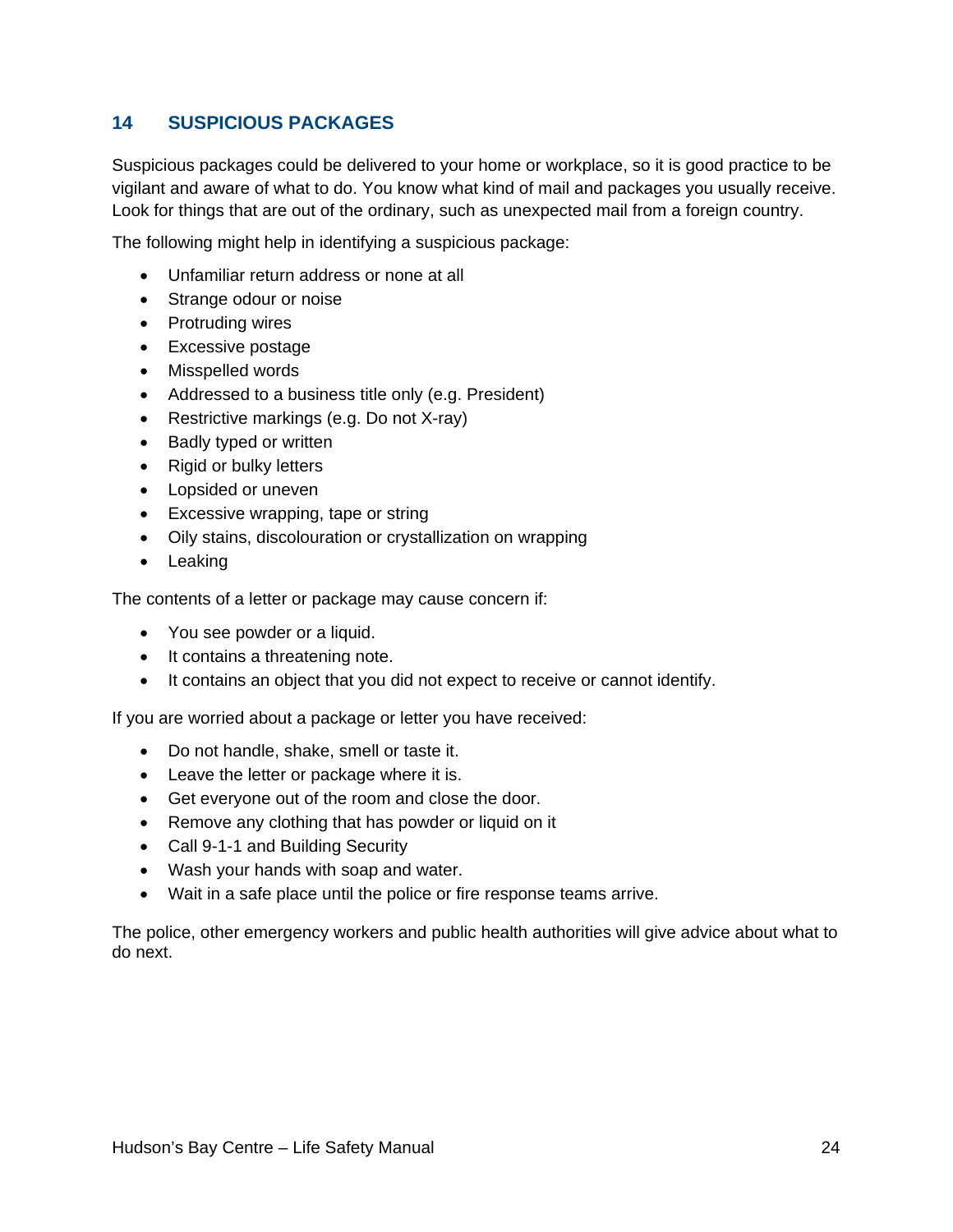### **15 BOMB THREAT PROCEDURES**

Statistics have shown that Canada is a relatively safe country, where the vast majority of threats and acts of terrorism are hoaxes. However, as the potential injury to persons and damage to property is great, all situations must be dealt with as if they are real. **If you receive a bomb threat, take it seriously.**

### **If you receive a Bomb Threat by phone:**

- 1) The person receiving the call should be prepared to obtain precise information and fill out the Telephone Bomb Threat Checklist. This information includes:
	- a) Time of the call
	- b) Exact wording of the threat
	- c) Any distinguishing characteristics of the caller such as voice or background noises.
- 2) Call 9-1-1 to notify police.
- 3) Call the Security Desk at (416) 928-9058.

A search of tenant premises cannot be performed effectively by police or Brookfield personnel as they are unfamiliar with your environment and cannot readily identify items that are foreign or out of place. Personnel who work in the area of the threat are able to perform a more thorough search.

It is recommended that your Life Safety Team utilize employee volunteers to assist with the search. Brookfield Staff, Building Security and/or police will assist them. The search of common areas is the responsibility of Brookfield Staff and Building Security.

During the search procedure remember this rule: **Look for something that doesn't belong, that is out of the ordinary, or out of place.** Conduct the search quickly but thoroughly. Keep the search time to a maximum of 15-20 minutes. If an unidentified or suspicious object is found, **DO NOT TOUCH IT.**

In the event that a suspicious object is found, local police or Brookfield Staff and Building Security may recommend a partial or complete evacuation.

Refer to the next page for the 'Telephone Bomb Threat Checklist'.